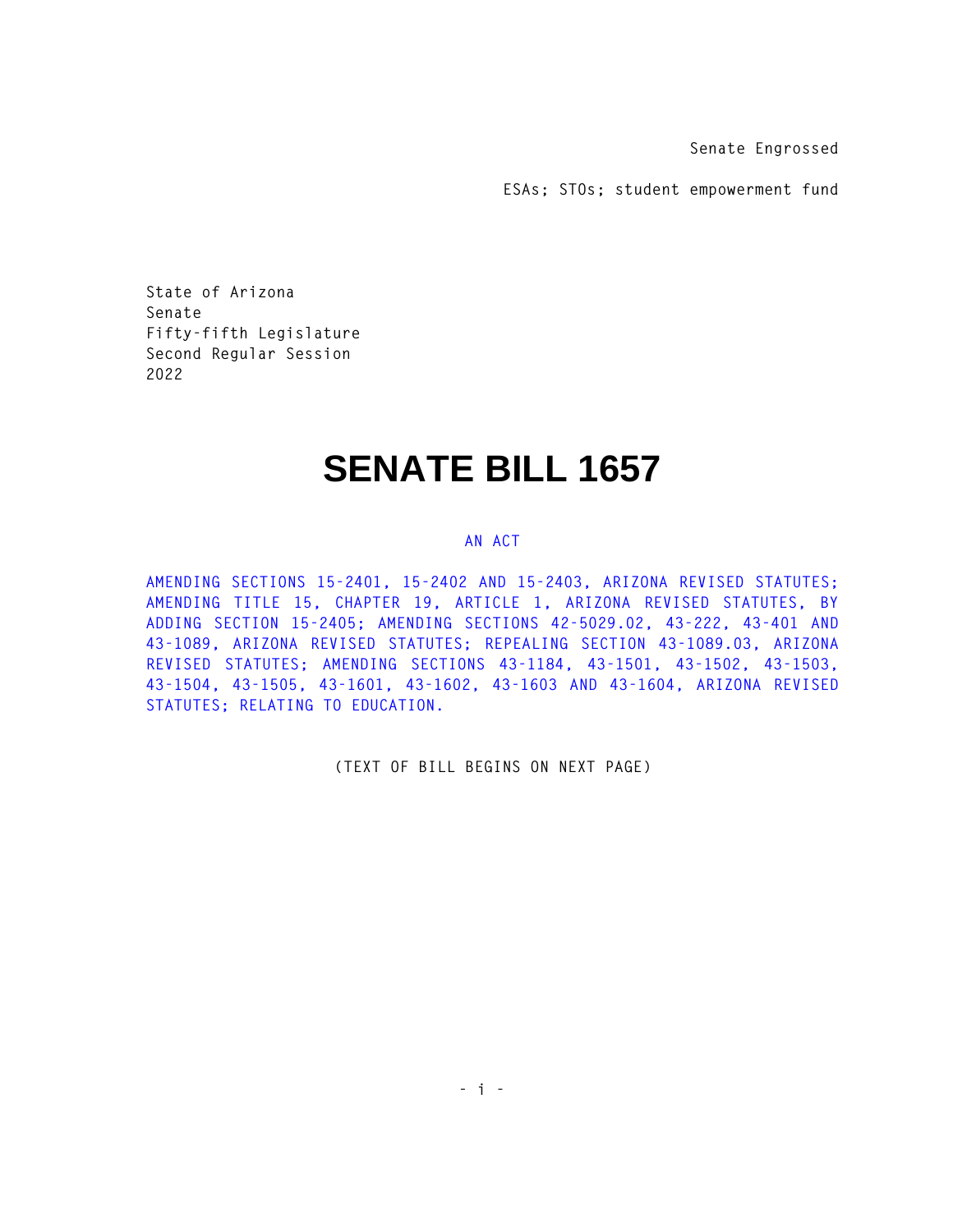**1 Be it enacted by the Legislature of the State of Arizona: 2 Section 1. Section 15-2401, Arizona Revised Statutes, is amended to 3 read: 4 15-2401. Definitions 5 In this chapter, unless the context otherwise requires: 6 1. "Annual education plan" means an initial individualized 7 evaluation and subsequent annual reviews that are developed for a 8 qualified student who meets the criteria specified in paragraph 7, 9 subdivision (a), item (i), (ii) or (iii) of this section to determine 10 ongoing annual eligibility through the school year in which the qualified 11 student reaches twenty-two years of age and whether the student may be 12 eligible pursuant to section 36-2981 and should be referred for 13 eligibility determination. 14 2. "Curriculum" means a course of study for content areas or grade 15 levels, including any supplemental materials required or recommended by 16 the curriculum, approved by the department. 17 3. "Department" means the department of education. 18 4. "Eligible postsecondary institution" means a community college 19 as defined in section 15-1401, a university under the jurisdiction of the 20 Arizona board of regents or an accredited private postsecondary 21 institution. 22 5. "Parent" means a resident of this state who is the parent, 23 stepparent or legal guardian of a qualified student. 24 6. "Qualified school" means a nongovernmental primary or secondary 25 school or a preschool for pupils with disabilities that is located in this 26 state or, for qualified students who reside within the boundaries of an 27 Indian reservation in this state, that is located in an adjacent state and 28 that is within two miles of the border of the state in which the qualified 29 student resides, and that does not discriminate on the basis of race, 30 color or national origin. 31 7. "Qualified student" means a resident of this state who: 32 (a) Is any of the following: 33 (i) Identified as having a disability under section 504 of the 34 rehabilitation act of 1973 (29 United States Code section 794). 35 (ii) Identified by a school district or by an independent third 36 party pursuant to section 15-2403, subsection I J as a child with a 37 disability as defined in section 15-731 or 15-761 OR IDENTIFIED AS HAVING 38 A DISABILITY BY A PUBLIC SCHOOL SYSTEM IN ANOTHER STATE. 39 (iii) A child with a disability who is eligible to receive services 40 from a school district under section 15-763. 41 (iv) Attending a school or school district that was assigned a 42 letter grade of D or F pursuant to section 15-241 for the most recent year 43 in which letter grades were assigned or is currently eligible to attend 44 kindergarten and resides within the attendance boundary of a school that 45 was assigned a letter grade of D or F pursuant to section 15-241 for the**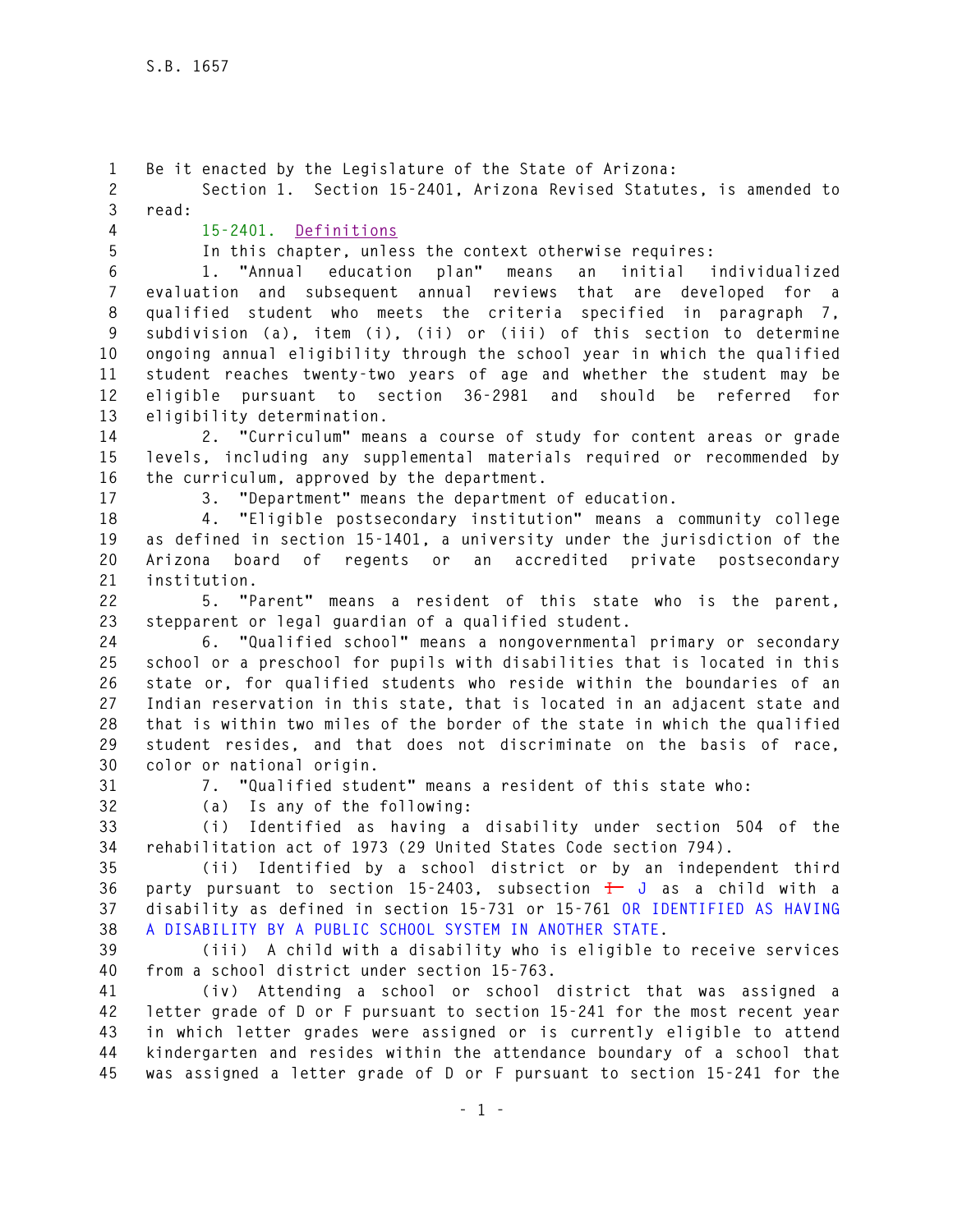**1 most recent year in which letter grades were assigned. A child who meets 2 the requirements of this item and who meets the income eligibility 3 requirements for free and reduced-price lunches under the national school 4 lunch and child nutrition acts (42 United States Code sections 1751 5 through 1793) is not subject to subdivision (b) of this paragraph.** 

**6 (v) A previous recipient of a scholarship THAT WAS issued pursuant 7 to section 15-891 or this section, unless the qualified student's parent 8 has been removed from eligibility in the program for failure to comply 9 pursuant to section 15-2403, subsection C.** 

**10 (vi) A child of a parent who is a member of the armed forces of the 11 United States and who is on active duty or was killed in the line of duty 12 OR WHO IS A VETERAN OF THE ARMED FORCES OF THE UNITED STATES. A child who 13 meets the requirements of this item is not subject to subdivision (b) of 14 this paragraph.** 

**15 (vii) A child who is a ward of the juvenile court and who is 16 residing with a prospective permanent placement pursuant to section 8-862 17 and the case plan is adoption or permanent guardianship.** 

**18 (viii) A child who was a ward of the juvenile court and who 19 achieved permanency through adoption or permanent guardianship.** 

**20 (ix) A child who is the sibling of a current or previous Arizona 21 empowerment scholarship account recipient or of an eligible qualified 22 student who accepts the terms of and enrolls in an Arizona empowerment 23 scholarship account.** 

**24 (x) A child who resides within the boundaries of an Indian 25 reservation in this state as determined by the department of education or 26 a tribal government.** 

**27 (xi) A child of a parent who is legally blind or deaf or hard of 28 hearing as defined in section 36-1941.** 

**29 (xii) A CHILD WHO MEETS THE INCOME ELIGIBILITY REQUIREMENTS UNDER 30 THE NATIONAL SCHOOL LUNCH AND CHILD NUTRITION ACTS (42 UNITED STATES CODE 31 SECTIONS 1751 THROUGH 1793) FOR FREE OR REDUCED-PRICE LUNCHES, OR AN 32 EQUIVALENT MEASURE RECOGNIZED FOR PARTICIPATING IN THE FEDERAL FREE AND 33 REDUCED-PRICE LUNCH PROGRAM AND OTHER SCHOOL PROGRAMS DEPENDENT ON A 34 POVERTY MEASURE, INCLUDING AN INCOMING KINDERGARTENER OR ANY OTHER STUDENT 35 WHO MEETS THE ELIGIBILITY REQUIREMENTS ESTABLISHED UNDER THE NATIONAL 36 SCHOOL LUNCH AND CHILD NUTRITION ACTS (42 UNITED STATES CODE SECTIONS 1751 37 THROUGH 1793) FOR FREE OR REDUCED-PRICE LUNCHES, OR AN EQUIVALENT MEASURE 38 RECOGNIZED FOR PARTICIPATING IN THE FEDERAL FREE AND REDUCED-PRICE LUNCH 39 PROGRAM AND OTHER SCHOOL PROGRAMS DEPENDENT ON A POVERTY MEASURE.** 

**40 (xiii) A CHILD WHOSE HOUSEHOLD RECEIVES BENEFITS UNDER THE 41 SUPPLEMENTAL NUTRITION ASSISTANCE PROGRAM ESTABLISHED BY THE FOOD AND 42 NUTRITION ACT OF 2008 (P.L. 88-525; 78 STAT. 703; 7 UNITED STATES CODE 43 SECTIONS 2011 THROUGH 2036d), TEMPORARY ASSISTANCE FOR NEEDY FAMILIES 44 PURSUANT TO SECTION 46-292 OR SECTION 8 PUBLIC HOUSING ASSISTANCE.**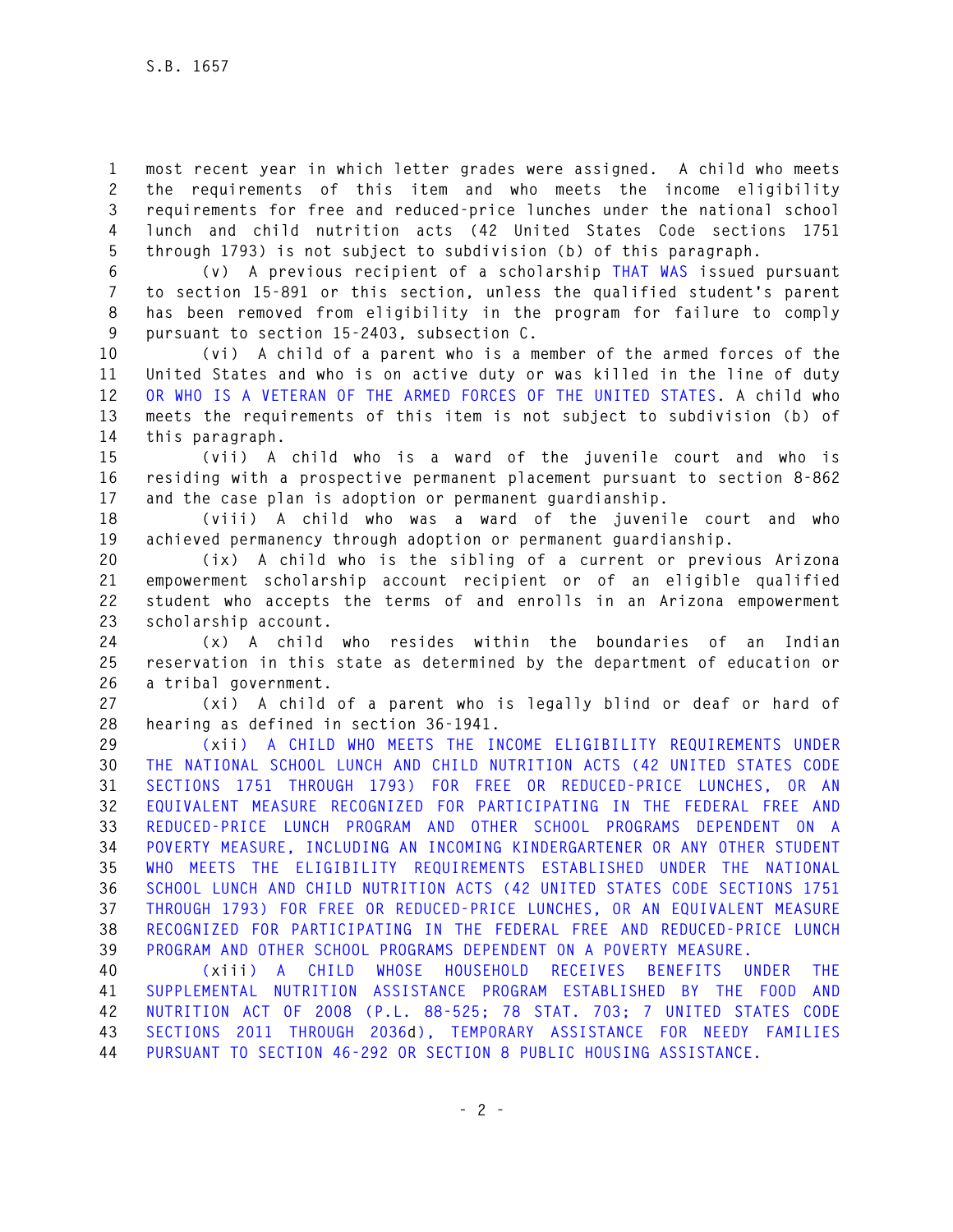**1 (xiv) A CHILD WHO RECEIVES TARGETED ASSISTANCE SERVICES OR WHO 2 RESIDES WITHIN THE ATTENDANCE BOUNDARY OF A SCHOOL THAT QUALIFIES FOR 3 SCHOOLWIDE TITLE I PROGRAM FUNDING FOR LOW-INCOME STUDENTS PURSUANT TO 4 TITLE I, PART A, SUBPART 1, SECTION 1114 OR 1115 OF THE ELEMENTARY AND 5 SECONDARY EDUCATION ACT OF 1965 (P.L. 89-10; 79 STAT. 27), AS AMENDED BY 6 THE EVERY STUDENT SUCCEEDS ACT (P.L 114-95; 129 STAT. 1802), OR ITS 7 SUCCESSOR LEGISLATION, AND WHO ATTENDS THE SCHOOL OR IS ELIGIBLE TO ATTEND 8 A KINDERGARTEN PROGRAM AT THE SCHOOL.** 

**9 (xv) A CHILD WHO PARTICIPATES IN OR PREVIOUSLY PARTICIPATED IN THE 10 EDUCATIONAL RECOVERY BENEFIT PROGRAM, THE OPEN FOR LEARNING RECOVERY 11 BENEFIT PROGRAM OR ANY SUCCESSOR GRANT PROGRAM ESTABLISHED BY THIS STATE 12 THAT PROVIDES EDUCATIONAL SERVICES TO STUDENTS ATTENDING A PRIMARY OR 13 SECONDARY SCHOOL IN A SCHOOL DISTRICT THAT CEASES TO PROVIDE IN-PERSON 14 INSTRUCTION DURING A SCHOOL YEAR OR IMPLEMENTS ANY STUDENT MANDATE IN 15 VIOLATION OF STATE LAW.** 

**16 (xvi) A CHILD WHO RESIDES WITHIN THE ATTENDANCE BOUNDARY OF A 17 SCHOOL DISTRICT WHOSE GOVERNING BOARD SUBMITTED A PLAN WITHIN THE 18 PRECEDING TWO YEARS TO THE SCHOOL FACILITIES OVERSIGHT BOARD PURSUANT TO 19 SECTION 41-5741 REQUESTING MONIES FOR NEW CONSTRUCTION OR AN ADDITION TO 20 AN EXISTING SCHOOL DUE TO ENROLLMENT PROJECTIONS EXCEEDING EXISTING 21 CAPACITY ACCORDING TO THE BUILDING ADEQUACY STANDARDS PRESCRIBED IN 22 SECTION 41-5711.** 

**23 (xvii) A CHILD OF A PARENT WHO IS A FIRST RESPONDER. FOR THE 24 PURPOSES OF THIS ITEM, "FIRST RESPONDER" MEANS A PEACE OFFICER, A 25 FIREFIGHTER OF A CITY, TOWN, FIRE DISTRICT OR VOLUNTEER FIRE DEPARTMENT OR 26 AN EMERGENCY MEDICAL TECHNICIAN OR PARAMEDIC.** 

**27 (xviii) A CHILD OF A HEALTH PROFESSIONAL AS DEFINED IN SECTION 28 32-3201 WHO IS EMPLOYED FULL TIME AND WHO PROVIDES DIRECT PATIENT CARE.** 

**29 (b) And, except as provided in subdivision (a), items (iv) and 30 (vi) of this paragraph, who meets any of the following requirements:** 

**31 (i) Attended a governmental primary or secondary school as a 32 full-time student as defined in section 15-901 for at least forty-five 33 days of the current or prior fiscal year and who transferred from a 34 governmental primary or secondary school under a contract to participate 35 in an Arizona empowerment scholarship account. Kindergarten students who 36 are enrolled in Arizona online instruction must receive two ONE hundred 37 hours of logged instruction to be eligible pursuant to this item. First, 38 second and third grade students who are enrolled in Arizona online 39 instruction must receive four TWO hundred hours of logged instruction to 40 be eligible pursuant to this item. Fourth, fifth and sixth grade students 41 who are enrolled in Arizona online instruction must receive five TWO 42 hundred FIFTY hours of logged instruction to be eligible pursuant to this 43 item. Seventh and eighth grade students who are enrolled in Arizona 44 online instruction must receive five TWO hundred fifty SEVENTY-FIVE hours 45 of logged instruction to be eligible pursuant to this item. High school**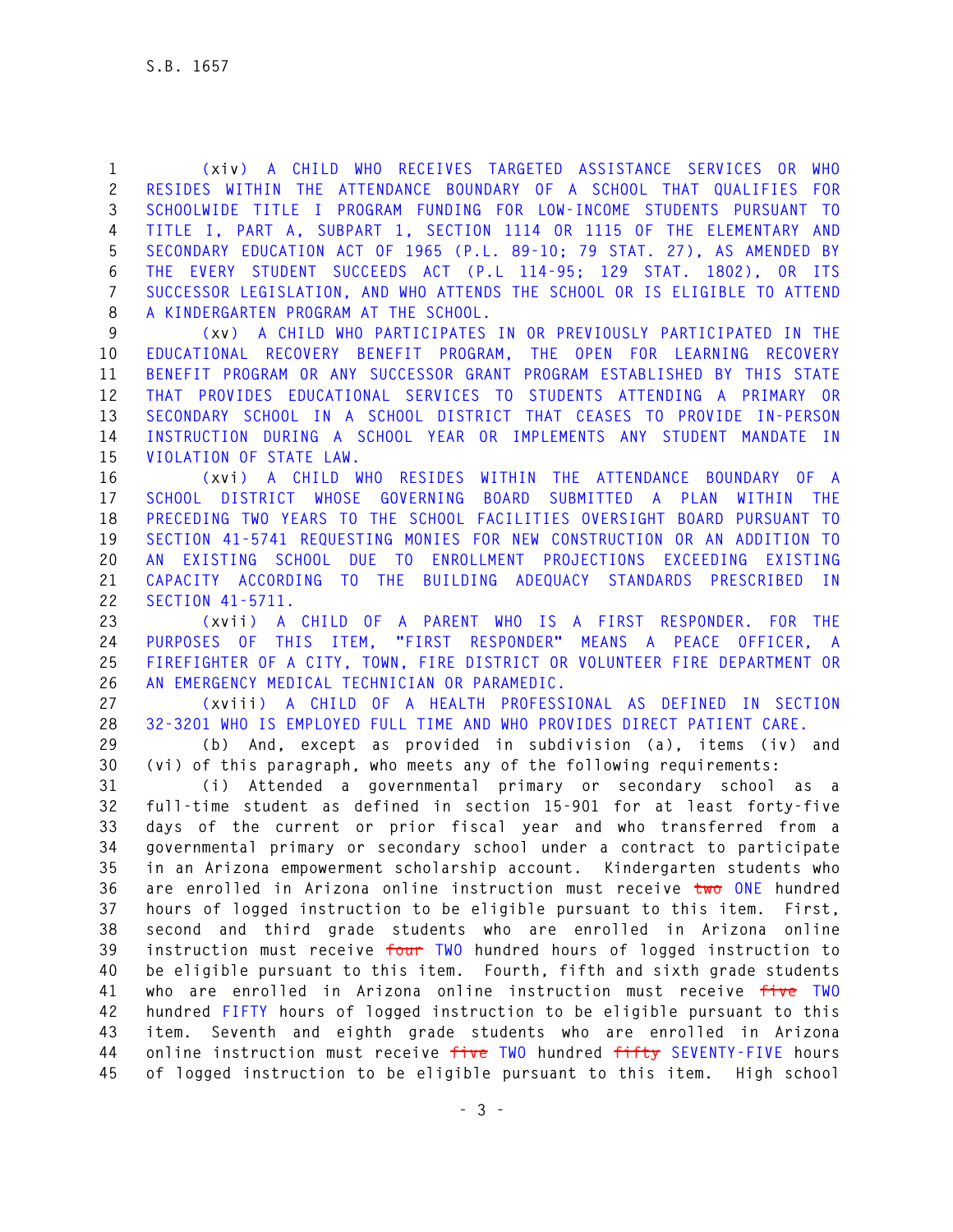**1 students who are enrolled in Arizona online instruction must receive five 2 TWO hundred FIFTY hours of logged instruction to be eligible pursuant to 3 this item.** 

**4 (ii) Previously participated in an Arizona empowerment scholarship 5 account.** 

**6 (iii) Received a scholarship under section 43-1505 and who 7 continues to attend a qualified school if the student attended a 8 governmental primary or secondary school as a full-time student as defined 9 in section 15-901 for at least ninety days of the prior fiscal year or one 10 full semester before attending a qualified school.** 

**11 (iv) Was eligible for an Arizona scholarship for pupils with 12 disabilities and received monies from a school tuition organization 13 pursuant to section 43-1505 or received an Arizona scholarship for pupils 14 with disabilities but did not receive monies from a school tuition 15 organization pursuant to section 43-1505 and who continues to attend a 16 qualified school if the student attended a governmental primary or 17 secondary school as a full-time student as defined in section 15-901 for 18 at least ninety days of the prior fiscal year or one full semester before 19 attending a qualified school.** 

**20 (v) ATTENDED A NONPUBLIC SCHOOL FOR PUPILS WITH DISABILITIES IN THE 21 PRIOR YEAR IF PLACEMENT AT THE SCHOOL WAS APPROVED BY THE DEPARTMENT OF 22 EDUCATION AND CONTRACTED FOR BY A PUBLIC SCHOOL DISTRICT.** 

**23 (v) (vi) Has not previously attended a governmental primary or 24 secondary school but is currently eligible to enroll in a kindergarten 25 program in a school district or charter school in this state or attended a 26 program for preschool children with disabilities. FOR THE PURPOSES OF 27 THIS ITEM, A CHILD IS ELIGIBLE TO ENROLL IN A KINDERGARTEN PROGRAM IF THE 28 CHILD IS AT LEAST FIVE YEARS OF AGE ON JANUARY 1 OF THE CURRENT SCHOOL 29 YEAR, IS UNDER SEVEN YEARS OF AGE, HAS NOT ALREADY COMPLETED A 30 KINDERGARTEN PROGRAM AND IS NOT ENROLLED IN GRADE ONE OF A PRIVATE OR 31 GOVERNMENTAL SCHOOL IN THE CURRENT YEAR.** 

**32 (vi) (vii) Has not previously attended a governmental primary or 33 secondary school but is currently eligible to enroll in a program for 34 preschool children with disabilities in this state.** 

**35 8. "Treasurer" means the office of the state treasurer.** 

**36 Sec. 2. Section 15-2402, Arizona Revised Statutes, is amended to 37 read:** 

**38 15-2402. Arizona empowerment scholarship accounts; funds**

**39 A. Arizona empowerment scholarship accounts are established to 40 provide options for the education of students in this state.** 

**41 B. To enroll a qualified student for an Arizona empowerment 42 scholarship account, the parent of the qualified student must sign an 43 agreement to do all of the following:** 

**44 1. Use a portion of the Arizona empowerment scholarship account 45 monies allocated annually to provide an education for the qualified**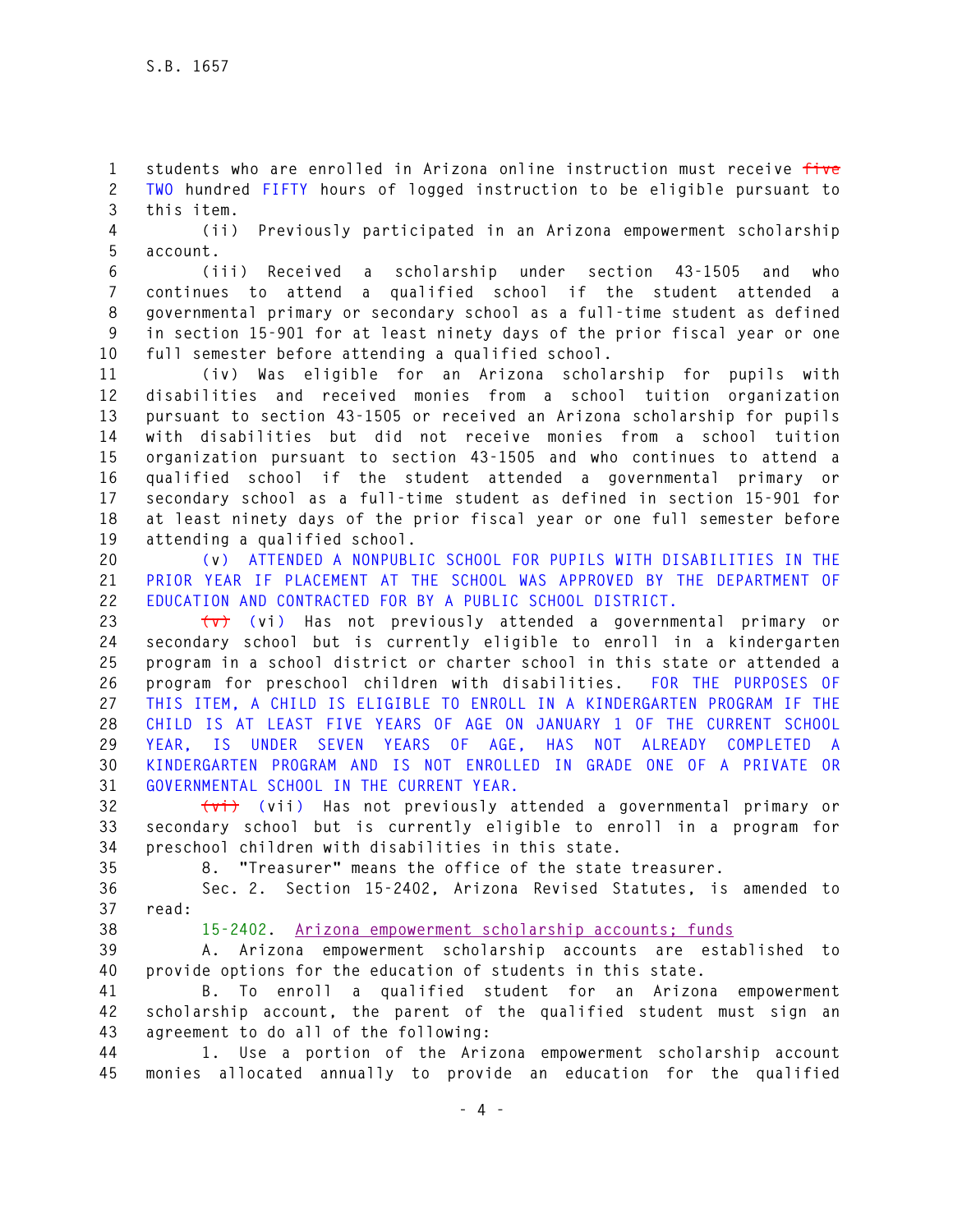**1 student in at least the subjects of reading, grammar, mathematics, social 2 studies and science, unless the Arizona empowerment scholarship account is 3 allocated monies according to a transfer schedule other than quarterly 4 transfers pursuant to section 15-2403, subsection F G.** 

**5 2. Not enroll the qualified student in a school district or charter 6 school and release the school district from all obligations to educate the 7 qualified student. This paragraph does not:** 

**8 (a) Relieve the school district or charter school that the 9 qualified student previously attended from the obligation to conduct an 10 evaluation pursuant to section 15-766.** 

**11 (b) REQUIRE A QUALIFIED STUDENT TO WITHDRAW FROM A SCHOOL DISTRICT 12 OR CHARTER SCHOOL BEFORE ENROLLING FOR AN ARIZONA EMPOWERMENT SCHOLARSHIP 13 ACCOUNT IF THE QUALIFIED STUDENT WITHDRAWS FROM THE SCHOOL DISTRICT OR 14 CHARTER SCHOOL BEFORE RECEIVING ANY MONIES IN THE QUALIFIED STUDENT'S 15 ARIZONA EMPOWERMENT SCHOLARSHIP ACCOUNT.** 

**16 (c) PREVENT A QUALIFIED STUDENT FROM APPLYING IN ADVANCE FOR AN 17 ARIZONA EMPOWERMENT SCHOLARSHIP ACCOUNT TO BE FUNDED BEGINNING THE 18 FOLLOWING SCHOOL YEAR.** 

**19 3. Not accept a scholarship from a school tuition organization 20 pursuant to title 43 concurrently with an Arizona empowerment scholarship 21 account for the qualified student in the same year a parent signs the 22 agreement pursuant to this section.** 

**23 4. Use monies deposited in the qualified student's Arizona 24 empowerment scholarship account only for the following expenses of the 25 qualified student:** 

**26 (a) Tuition or fees at a qualified school.** 

**27 (b) Textbooks required by a qualified school.** 

**28 (c) If the qualified student meets any of the criteria specified in 29 section 15-2401, paragraph 7, subdivision (a), item (i), (ii) or (iii) as 30 determined by a school district or by an independent third party pursuant 31 to section 15-2403, subsection I J, the qualified student may use the 32 following additional services:** 

**33 (i) Educational therapies from a licensed or accredited 34 practitioner or provider, including and up to any amount not covered by 35 insurance if the expense is partially paid by a health insurance policy 36 for the qualified student.** 

**37 (ii) A licensed or accredited paraprofessional or educational aide.** 

**38 (iii) Tuition for vocational and life skills education approved by 39 the department.** 

**40 (iv) Associated goods and services that include educational and 41 psychological evaluations, assistive technology rentals and braille 42 translation goods and services approved by the department.** 

**43 (d) Tutoring or teaching services provided by an individual or 44 facility accredited by a state, regional or national accrediting 45 organization.**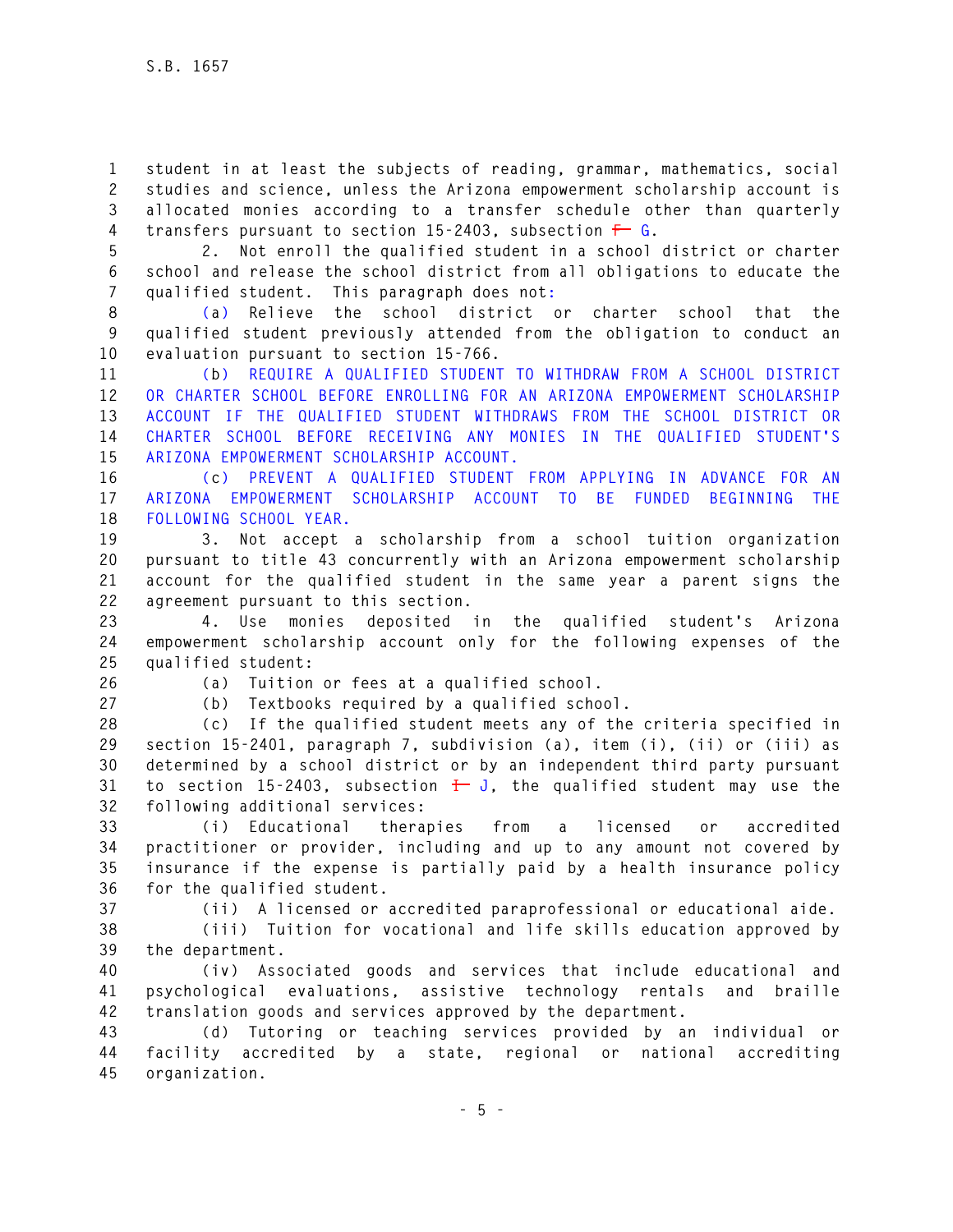- 
- **1 (e) Curricula and supplementary materials.**

**2 (f) Tuition or fees for a nonpublic online learning program.** 

**3 (g) Fees for a nationally standardized norm-referenced achievement 4 test, an advanced placement examination or any exams related to college or 5 university admission.** 

**6 (h) Tuition or fees at an eligible postsecondary institution.** 

**7 (i) Textbooks required by an eligible postsecondary institution.** 

**8 (j) Fees to manage the Arizona empowerment scholarship account.** 

**9 (k) Services provided by a public school, including individual 10 classes and extracurricular programs.** 

**11 (l) Insurance or surety bond payments.** 

**12 (m) Uniforms purchased from or through a qualified school.** 

**13 (n) If the qualified student meets the criteria specified in 14 section 15-2401, paragraph 7, subdivision (a), item (i), (ii) or (iii) and 15 if the qualified student is in the second year prior to the final year of 16 a contract executed pursuant to this article, costs associated with an 17 annual education plan conducted by an independent evaluation team. The 18 department shall prescribe minimum qualifications for independent 19 evaluation teams pursuant to this subdivision and factors that teams must 20 use to determine whether the qualified student shall be eligible to 21 continue to receive monies pursuant to this article through the school 22 year in which the qualified student reaches twenty-two years of age. An 23 independent evaluation team that provides an annual education plan 24 pursuant to this subdivision shall submit a written report that summarizes 25 the results of the evaluation to the parent of the qualified student and 26 to the department on or before July 31. The written report submitted by 27 the independent evaluation team is valid for one year. If the department 28 determines that the qualified student meets the eligibility criteria 29 prescribed in the annual education plan, the qualified student is eligible 30 to continue to receive monies pursuant to this article until the qualified 31 student reaches twenty-two years of age, subject to annual review. A 32 parent may appeal the department's decision pursuant to title 41, chapter 33 6, article 10. As an addendum to a qualified student's final-year 34 contract, the department shall provide the following written information 35 to the parent of the qualified student:** 

**36 (i) That the qualified student will not be eligible to continue to 37 receive monies pursuant to this article unless the results of an annual 38 education plan conducted pursuant to this subdivision demonstrate that the 39 qualified student meets the eligibility criteria prescribed in the annual 40 education plan.** 

**41 (ii) That the parent is entitled to obtain an annual education plan 42 pursuant to this subdivision to determine whether the qualified student 43 meets the eligibility criteria prescribed in the annual education plan.** 

**44 (iii) A list of independent evaluation teams that meet the minimum 45 qualifications prescribed by the department pursuant to this subdivision.**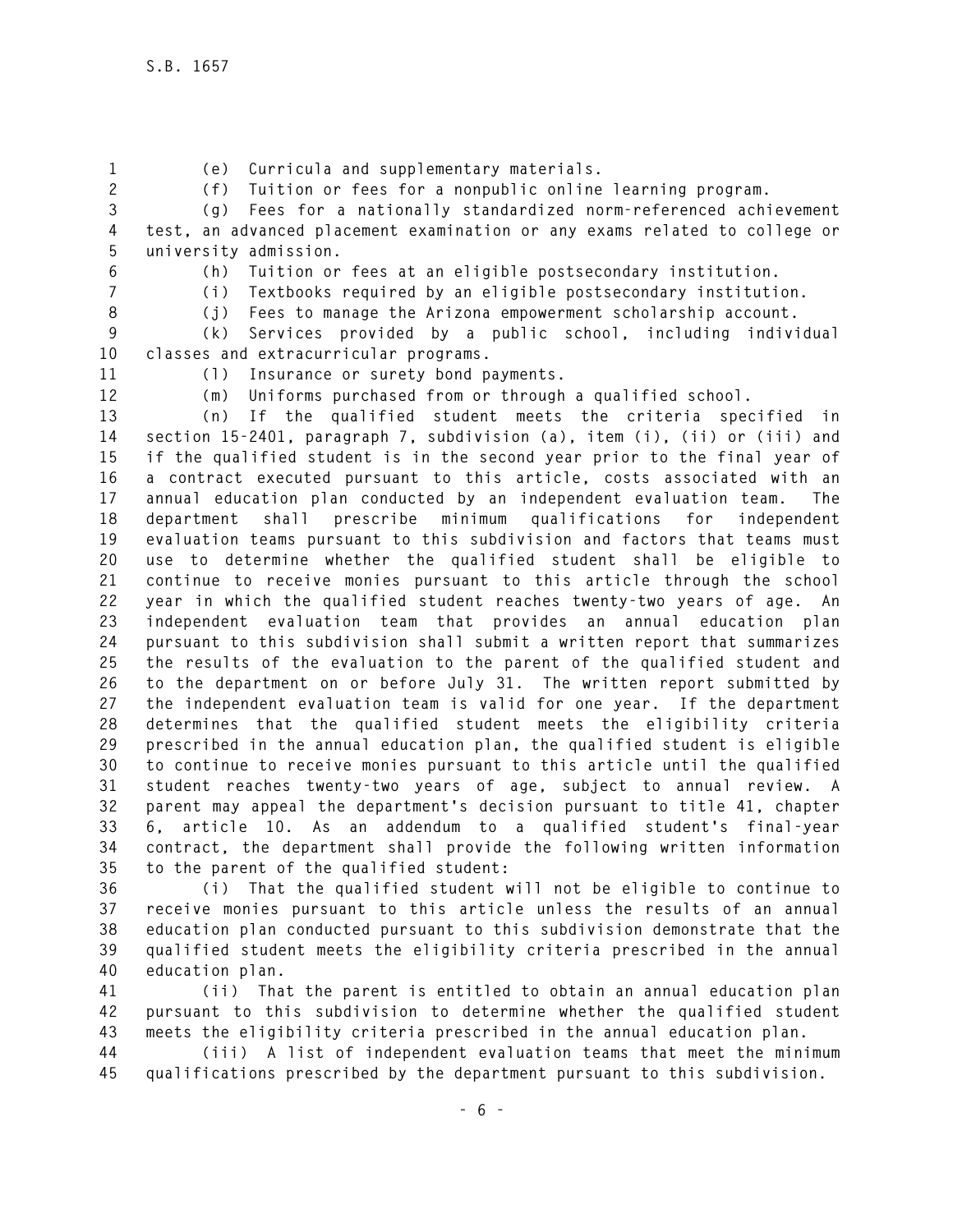**1 (o) PUBLIC TRANSPORTATION SERVICES IN THIS STATE, INCLUDING A 2 COMMUTER PASS FOR THE QUALIFIED STUDENT, OR TRANSPORTATION NETWORK 3 SERVICES AS DEFINED IN SECTION 28-9551 BETWEEN THE QUALIFIED STUDENT'S 4 RESIDENCE AND A QUALIFIED SCHOOL IN WHICH THE QUALIFIED STUDENT IS 5 ENROLLED.** 

**6 (p) COMPUTER HARDWARE OR TECHNOLOGICAL DEVICES PRIMARILY USED FOR 7 AN EDUCATIONAL PURPOSE. FOR THE PURPOSES OF THIS SUBDIVISION, "COMPUTER 8 HARDWARE OR TECHNOLOGICAL DEVICES":** 

**9 (i) INCLUDES CALCULATORS, PERSONAL COMPUTERS, LAPTOPS, TABLET 10 DEVICES, MICROSCOPES, TELESCOPES AND PRINTERS.** 

**11 (ii) DOES NOT INCLUDE ENTERTAINMENT AND OTHER PRIMARILY 12 NONEDUCATIONAL DEVICES, INCLUDING TELEVISIONS, TELEPHONES, VIDEO GAME 13 CONSOLES AND ACCESSORIES, AND HOME THEATRE AND AUDIO EQUIPMENT.** 

**14 5. Not file an affidavit of intent to homeschool pursuant to 15 section 15-802, subsection B, paragraph 2 or 3.** 

**16 6. Not use monies deposited in the qualified student's account for 17 any of the following:** 

**18 (a) Computer hardware or other technological devices, except as 19 otherwise allowed under paragraph 4, subdivision (c) OR (p) of this 20 subsection.** 

**21 (b) Transportation of the pupil, EXCEPT FOR TRANSPORTATION SERVICES 22 DESCRIBED IN PARAGRAPH 4, SUBDIVISION (o) OF THIS SUBSECTION.** 

23 **(c)** Consumable educational supplies, including paper, pens **24 markers.** 

**25 C. In exchange for the parent's agreement pursuant to subsection B 26 of this section, the department shall transfer from the monies that would 27 otherwise be allocated to a recipient's prior school district, or if the 28 child is currently eligible to attend kindergarten, the monies that the 29 department determines would otherwise be allocated to a recipient's 30 expected school district of attendance, to the treasurer for deposit into 31 an Arizona empowerment scholarship account an amount that is equivalent to 32 ninety percent of the sum of the base support level and additional 33 assistance prescribed in sections 15-185 and 15-943 for that particular 34 student if that student were attending a charter school.** 

**35 D. A CHILD WHO PARTICIPATES IN AN ARIZONA EMPOWERMENT SCHOLARSHIP 36 ACCOUNT CONTINUES TO BE ENTITLED TO AN EQUITABLE SHARE OF THE FUNDING THAT 37 WOULD OTHERWISE BE ALLOCATED TO A CHARTER SCHOOL OR SCHOOL DISTRICT FOR 38 THAT CHILD FROM THE CLASSROOM SITE FUND ESTABLISHED BY SECTION 15-977. TO 39 ENSURE THIS EQUITY, AND IN RECOGNITION OF THE FACT THAT A CHILD'S PRIMARY 40 INSTRUCTION MAY TAKE PLACE IN A VARIETY OF SETTINGS:** 

**41 1. NOTWITHSTANDING ANY OTHER LAW, A CHILD WHO IS PARTICIPATING IN 42 AN ARIZONA EMPOWERMENT SCHOLARSHIP ACCOUNT SHALL BE INCLUDED IN THE 43 ESTIMATED STATEWIDE WEIGHTED STUDENT COUNT FOR THE PURPOSES OF CALCULATING 44 THE PER PUPIL AMOUNT FROM THE CLASSROOM SITE FUND PURSUANT TO SECTION**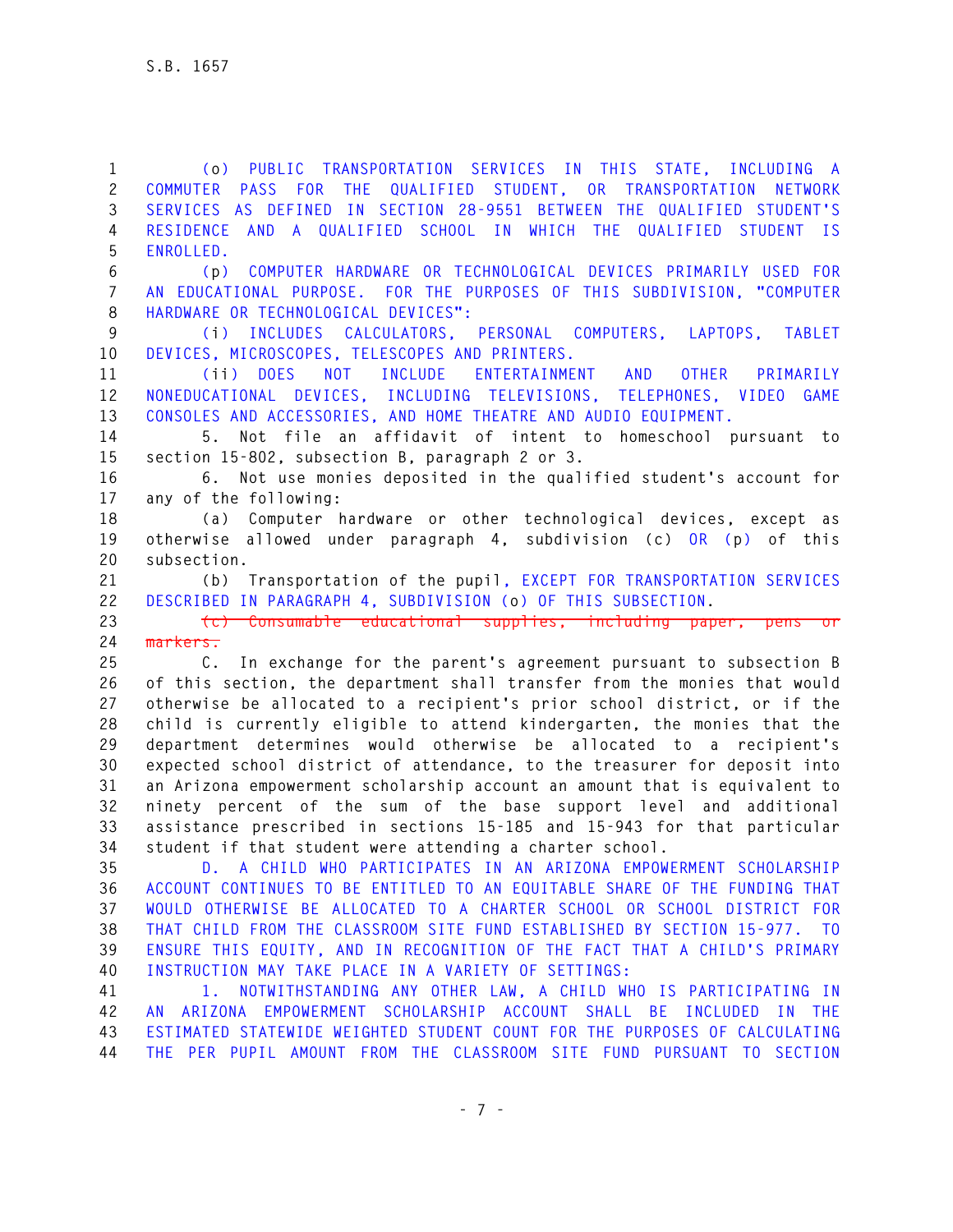**1 15-977, SUBSECTION G, PARAGRAPH 1 AS LONG AS THAT STUDENT CONTINUES TO 2 PARTICIPATE IN AN ARIZONA EMPOWERMENT SCHOLARSHIP ACCOUNT.** 

**3 2. IN ADDITION TO ANY AMOUNTS TRANSFERRED FROM THE CLASSROOM SITE 4 FUND ESTABLISHED BY SECTION 15-977 TO A SCHOOL DISTRICT OR CHARTER SCHOOL, 5 THE DEPARTMENT SHALL ANNUALLY TRANSFER FROM THE CLASSROOM SITE FUND TO THE 6 TREASURER FOR DEPOSIT IN EACH ARIZONA EMPOWERMENT SCHOLARSHIP ACCOUNT AN 7 AMOUNT THAT IS EQUIVALENT TO THE PER PUPIL AMOUNT CALCULATED PURSUANT TO 8 SECTION 15-977, SUBSECTION G, PARAGRAPH 1 MULTIPLIED BY THE STUDENT'S 9 WEIGHTED COUNT THAT WOULD BE CALCULATED IF THAT STUDENT WERE ATTENDING THE 10 STUDENT'S PRIOR SCHOOL DISTRICT OR CHARTER SCHOOL OR, IF THE CHILD IS AN 11 INCOMING KINDERGARTENER, THE CHILD'S EXPECTED SCHOOL DISTRICT OF 12 ATTENDANCE.** 

**13 3. NOTWITHSTANDING ANY OTHER LAW, THE AMOUNT TRANSFERRED TO EACH 14 ARIZONA EMPOWERMENT SCHOLARSHIP ACCOUNT PURSUANT TO PARAGRAPH 2 OF THIS 15 SUBSECTION COUNTS TOWARD THE TOTAL AMOUNT THE DEPARTMENT IS REQUIRED TO 16 ALLOCATE AND TRANSFER TO EACH ACCOUNT AND MAY BE USED FOR ANY ARIZONA 17 EMPOWERMENT SCHOLARSHIP ACCOUNT EXPENDITURE ALLOWED PURSUANT TO SUBSECTION 18 B OF THIS SECTION.** 

**19 4. TO PROVIDE FOR THE FUNDING OF ARIZONA EMPOWERMENT SCHOLARSHIP 20 ACCOUNTS FROM THE CLASSROOM SITE FUND PURSUANT TO PARAGRAPH 2 OF THIS 21 SUBSECTION, THE DEPARTMENT SHALL DEPOSIT A SUFFICIENT PORTION OF THE 22 REVENUES TRANSFERRED TO THE CLASSROOM SITE FUND IN EACH FISCAL YEAR 23 PURSUANT TO SECTION 42-5029.02 INTO A CLASSROOM SITE FUND SUBACCOUNT. 24 MONIES IN THE SUBACCOUNT MAY BE USED TO FUND THE TRANSFER OF CLASSROOM 25 SITE FUND MONIES FOR SCHOOL DISTRICTS, CHARTER SCHOOLS OR ARIZONA 26 EMPOWERMENT SCHOLARSHIP ACCOUNTS MADE PURSUANT TO PARAGRAPH 2 OF THIS 27 SUBSECTION AND SECTION 15-977.** 

**28 D. E. The department of education empowerment scholarship account 29 fund is established consisting of monies appropriated by the 30 legislature. The department shall administer the fund. Monies in the 31 fund are subject to legislative appropriation. Monies in the fund shall 32 be used for the department's costs in administering Arizona empowerment 33 scholarship accounts under this chapter. Monies in the fund are exempt 34 from the provisions of section 35-190 relating to lapsing of 35 appropriations. If the number of Arizona empowerment scholarship accounts 36 significantly increases after fiscal year 2020-2021, the department may 37 request an increase in the amount appropriated to the fund in any 38 subsequent fiscal year in the budget estimate submitted pursuant to 39 section 35-113. The department shall list monies in the fund as a 40 separate line item in its budget estimate.** 

**41 E. F. The state treasurer empowerment scholarship account fund is 42 established consisting of monies appropriated by the legislature. The 43 state treasurer shall administer the fund. Monies in the fund shall be 44 used for the state treasurer's costs in administering the Arizona 45 empowerment scholarship accounts under this chapter. If the number of**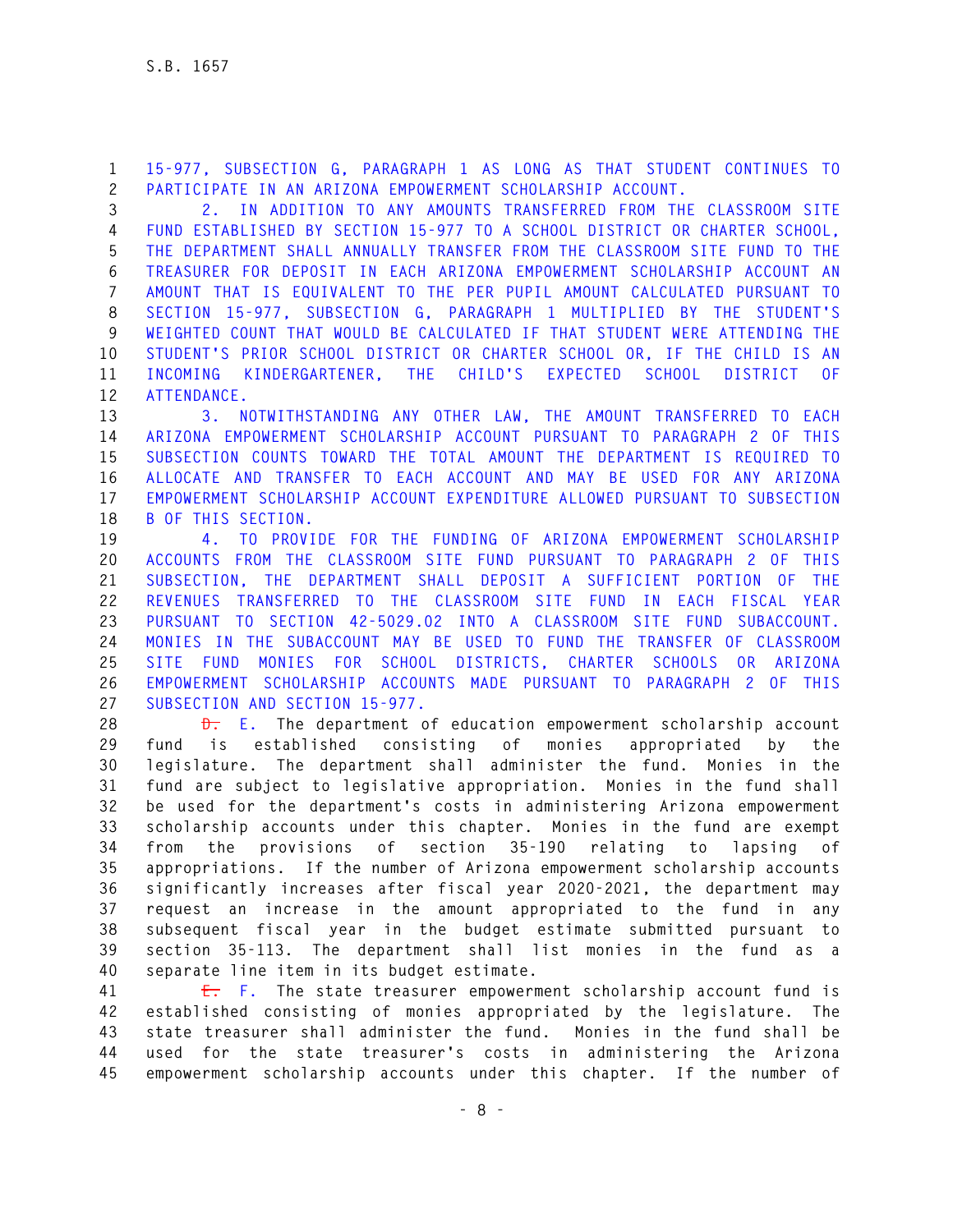**1 Arizona empowerment scholarship accounts significantly increases after 2 fiscal year 2020-2021, the state treasurer may request an increase in the 3 amount appropriated to the fund in any subsequent fiscal year in the 4 budget estimate submitted pursuant to section 35-113. Monies in the fund 5 are subject to legislative appropriation. Monies in the fund are exempt 6 from the provisions of section 35-190 relating to lapsing of 7 appropriations. The state treasurer shall list monies in the fund as a 8 separate line item in its budget estimate.** 

**9 F. G. A parent must renew the qualified student's Arizona 10 empowerment scholarship account on an annual basis.** 

**11 G. H. Notwithstanding any changes to the student's 12 multidisciplinary evaluation team plan, a student who has previously 13 qualified for an Arizona empowerment scholarship account remains eligible 14 to apply for renewal until the student finishes high school.** 

**15 H. I. If a parent does not renew the qualified student's Arizona 16 empowerment scholarship account for a period of three academic years, the 17 department shall notify the parent that the qualified student's account 18 will be closed in sixty calendar days. The notification must be sent 19 through certified mail, email and telephone, if applicable. The parent 20 has sixty calendar days to renew the qualified student's Arizona 21 empowerment scholarship account. If the parent chooses not to renew or 22 does not respond in sixty calendar days, the department shall close the 23 account and any remaining monies shall be returned to the state.** 

**24 I. J. A signed agreement under this section constitutes school 25 attendance required by section 15-802.** 

**26 J. K. A qualified school or a provider of services purchased 27 pursuant to subsection B, paragraph 4 of this section may not share, 28 refund or rebate any Arizona empowerment scholarship account monies with 29 the parent or qualified student in any manner.** 

**30 K. L. Notwithstanding subsection H I of this section, on the 31 qualified student's graduation from a postsecondary institution or after 32 any period of four consecutive years after high school graduation in which 33 the student is not enrolled in an eligible postsecondary institution, but 34 not before this time as long as the account holder continues using a 35 portion of account monies for eligible expenses each year and is in good 36 standing, the qualified student's Arizona empowerment scholarship account 37 shall be closed and any remaining monies shall be returned to the state.** 

**38 L. M. Monies received pursuant to this article do not constitute 39 taxable income to the parent of the qualified student.**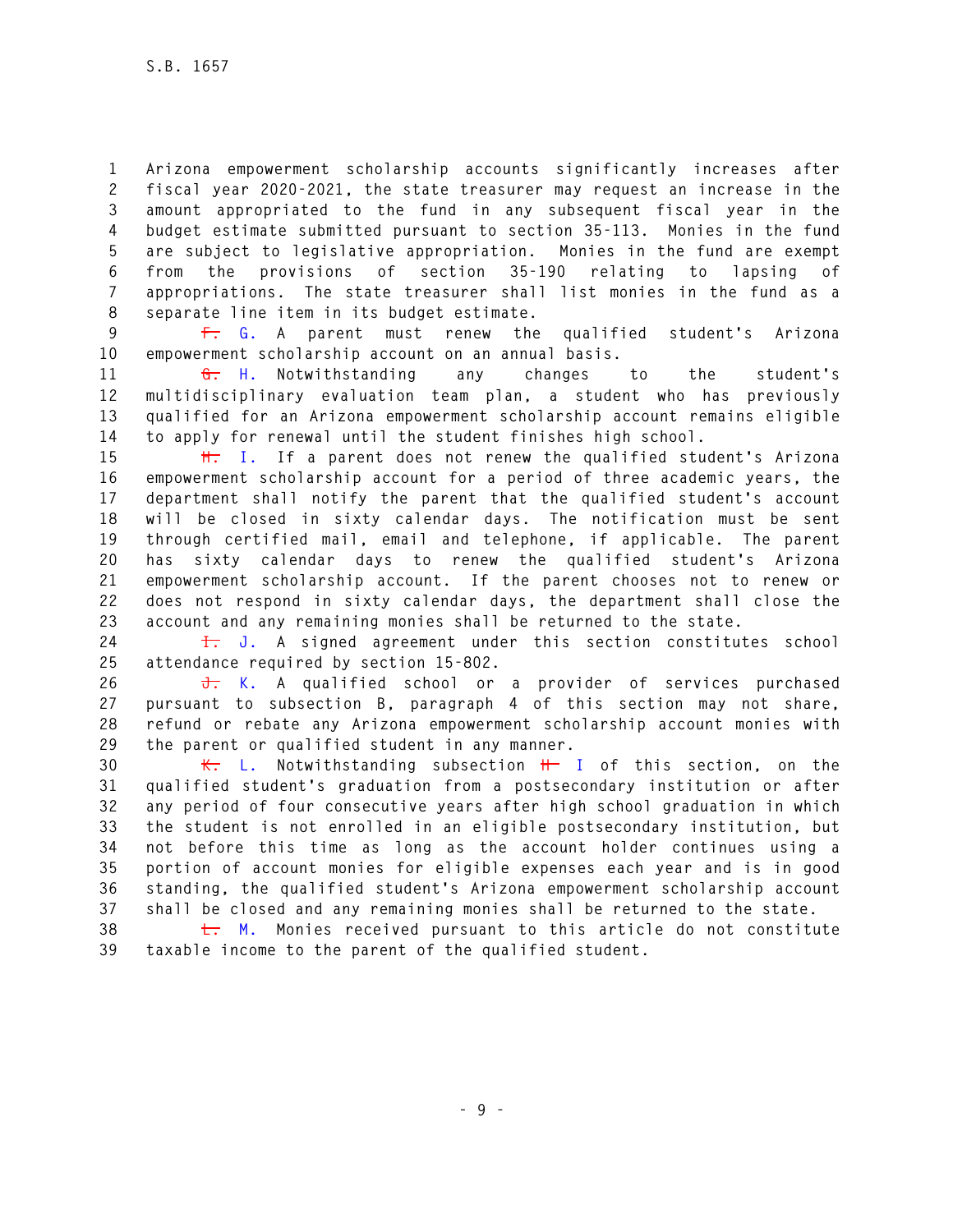**1 Sec. 3. Section 15-2403, Arizona Revised Statutes, is amended to 2 read: 3 15-2403. Arizona empowerment scholarship accounts; 4 administration; appeals; audit; rules; policy 5 handbook 6 A. The treasurer may contract with private financial management 7 firms to manage Arizona empowerment scholarship accounts.** 

**8 B. The department shall conduct or contract for annual audits of 9 Arizona empowerment scholarship accounts to ensure compliance with section 10 15-2402, subsection B, paragraph 4. The department shall also conduct or 11 contract for random, quarterly and annual audits of Arizona empowerment 12 scholarship accounts as needed to ensure compliance with section 15-2402, 13 subsection B, paragraph 4.** 

**14 C. The department may remove any parent or qualified student from 15 eligibility for an Arizona empowerment scholarship account if the parent 16 or qualified student fails to comply with the terms of the contract or 17 applicable laws, rules or orders or knowingly misuses monies or knowingly 18 fails to comply with the terms of the contract with intent to defraud and 19 shall notify the treasurer. The department shall notify the treasurer to 20 suspend the account of a parent or qualified student and shall notify the 21 parent or qualified student in writing that the account has been suspended 22 and that no further transactions will be allowed or disbursements made. 23 The notification shall specify the reason for the suspension and state 24 that the parent or qualified student has ten FIFTEEN days, not including 25 weekends, to respond and take corrective action. If the parent or 26 qualified student refuses or fails to contact the department, furnish any 27 information or make any report that may be required for reinstatement 28 within the ten-day FIFTEEN-DAY period, the department may remove the 29 parent or qualified student pursuant to this subsection.** 

**30 D. A parent may appeal to the state board of education any 31 administrative decision the department makes pursuant to this article, 32 including determinations of allowable expenses, removal from the program 33 or enrollment eligibility. The department shall notify the parent in 34 writing that the parent may appeal any administrative decision under this 35 article and the process by which the parent may appeal at the same time 36 the department notifies the parent of an administrative decision under 37 this article. The state board of education shall establish an appeals 38 process, and the department shall post this information on the 39 department's website in the same location as the policy handbook developed 40 pursuant to subsection J K of this section.** 

**41 E. A PARENT MAY REPRESENT HIMSELF OR HERSELF OR DESIGNATE A 42 REPRESENTATIVE, NOT NECESSARILY AN ATTORNEY, BEFORE ANY APPEALS HEARING 43 HELD PURSUANT TO THIS SECTION. ANY SUCH DESIGNATED REPRESENTATIVE WHO IS 44 NOT AN ATTORNEY ADMITTED TO PRACTICE MAY NOT CHARGE FOR ANY SERVICES 45 RENDERED IN CONNECTION WITH SUCH A HEARING. THE FACT THAT A**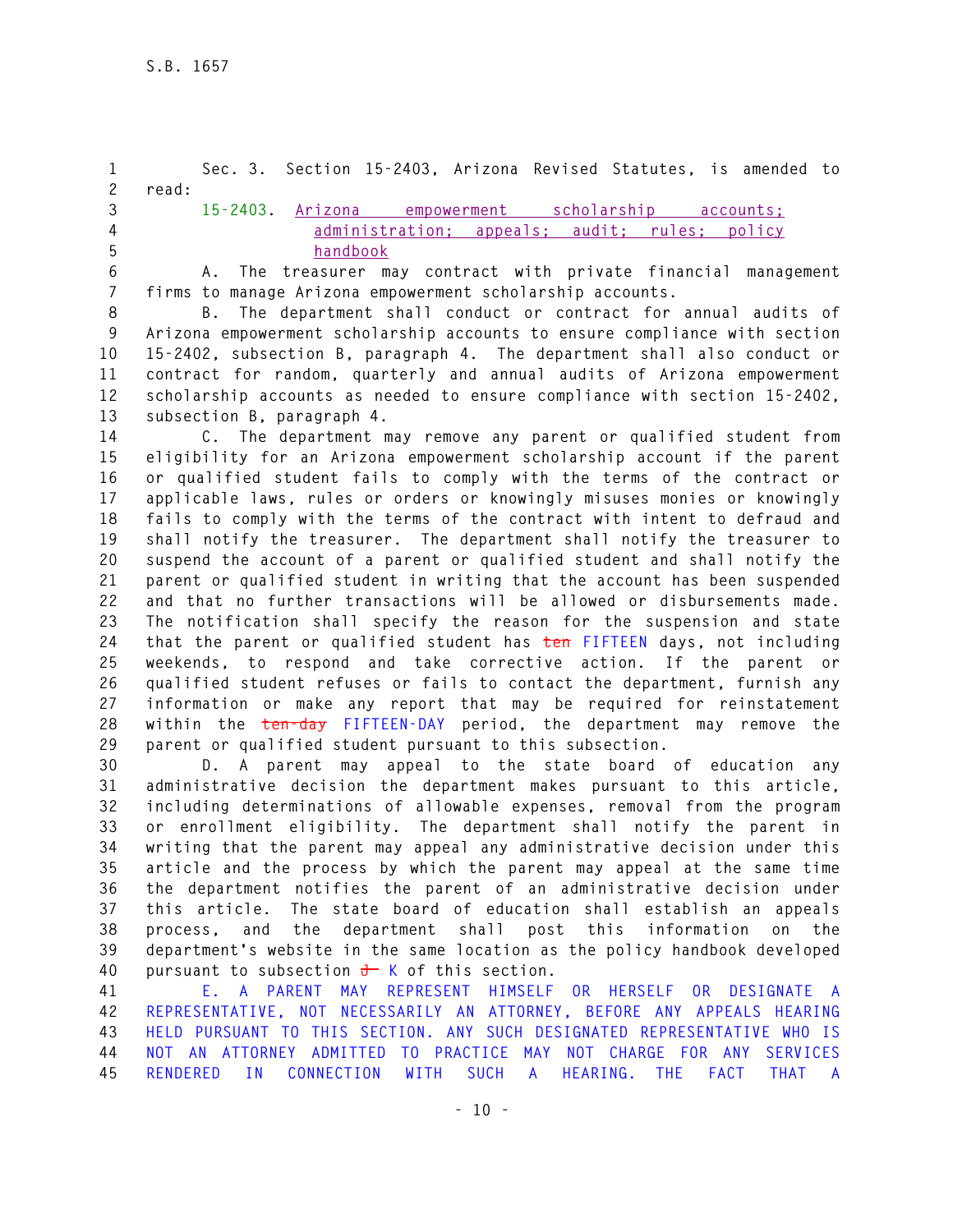**1 REPRESENTATIVE PARTICIPATED IN THE HEARING OR ASSISTED THE ACCOUNT HOLDER 2 IS NOT GROUNDS FOR REVERSING ANY ADMINISTRATIVE DECISION OR ORDER IF THE 3 EVIDENCE SUPPORTING THE DECISION OR ORDER IS SUBSTANTIAL, RELIABLE AND 4 PROBATIVE.** 

**5 E. F. The state board of education may refer cases of substantial 6 misuse of monies to the attorney general for the purpose of collection or 7 for the purpose of a criminal investigation if the state board of 8 education obtains evidence of fraudulent use of an account.** 

**9 F. G. The department shall make quarterly transfers of the amount 10 calculated pursuant to section 15-2402, subsection C to the treasurer for 11 deposit in the Arizona empowerment scholarship account of each qualified 12 student, except the department may make transfers according to another 13 transfer schedule if the department determines a transfer schedule other 14 than quarterly transfers is necessary to operate the Arizona empowerment 15 scholarship account.** 

**16 G. H. The department shall accept applications between July 1 and 17 June 30 of each year. The department shall enroll and issue an award 18 letter to eligible applicants within thirty days after receipt of a 19 completed application and all required documentation. On or before May 30 20 of each year, the department shall furnish to the joint legislative budget 21 committee an estimate of the amount required to fund Arizona empowerment 22 scholarship accounts for the following fiscal year. The department shall 23 include in its budget request for the following fiscal year the amount 24 estimated pursuant to section 15-2402, subsection C for each qualified 25 student.** 

**26 H. I. The state board of education may adopt rules and policies 27 necessary to administer Arizona empowerment scholarship accounts, 28 including rules and policies:** 

**29 1. For establishing an appeals process pursuant to subsection D of 30 this section.** 

**31 2. For conducting or contracting for examinations of the use of 32 account monies.** 

**33 3. For conducting or contracting for random, quarterly and annual 34 reviews of accounts.** 

**35 4. For establishing or contracting for the establishment of an 36 online anonymous fraud reporting service.** 

**37 5. For establishing an anonymous telephone hotline for fraud 38 reporting.** 

**39 6. That require a surety bond or insurance for account holders.** 

**40 I. J. The department shall contract with an independent third 41 party for the purposes of determining whether a qualified student is 42 eligible to receive educational therapies or services pursuant to section 43 15-2402, subsection B, paragraph 4, subdivision (c). IF DURING ANY PERIOD 44 ON OR AFTER JANUARY 1, 2023 THE DEPARTMENT FAILS TO ENSURE THAT A CONTRACT 45 WITH AN INDEPENDENT THIRD PARTY IS IN EFFECT, DURING THAT PERIOD:**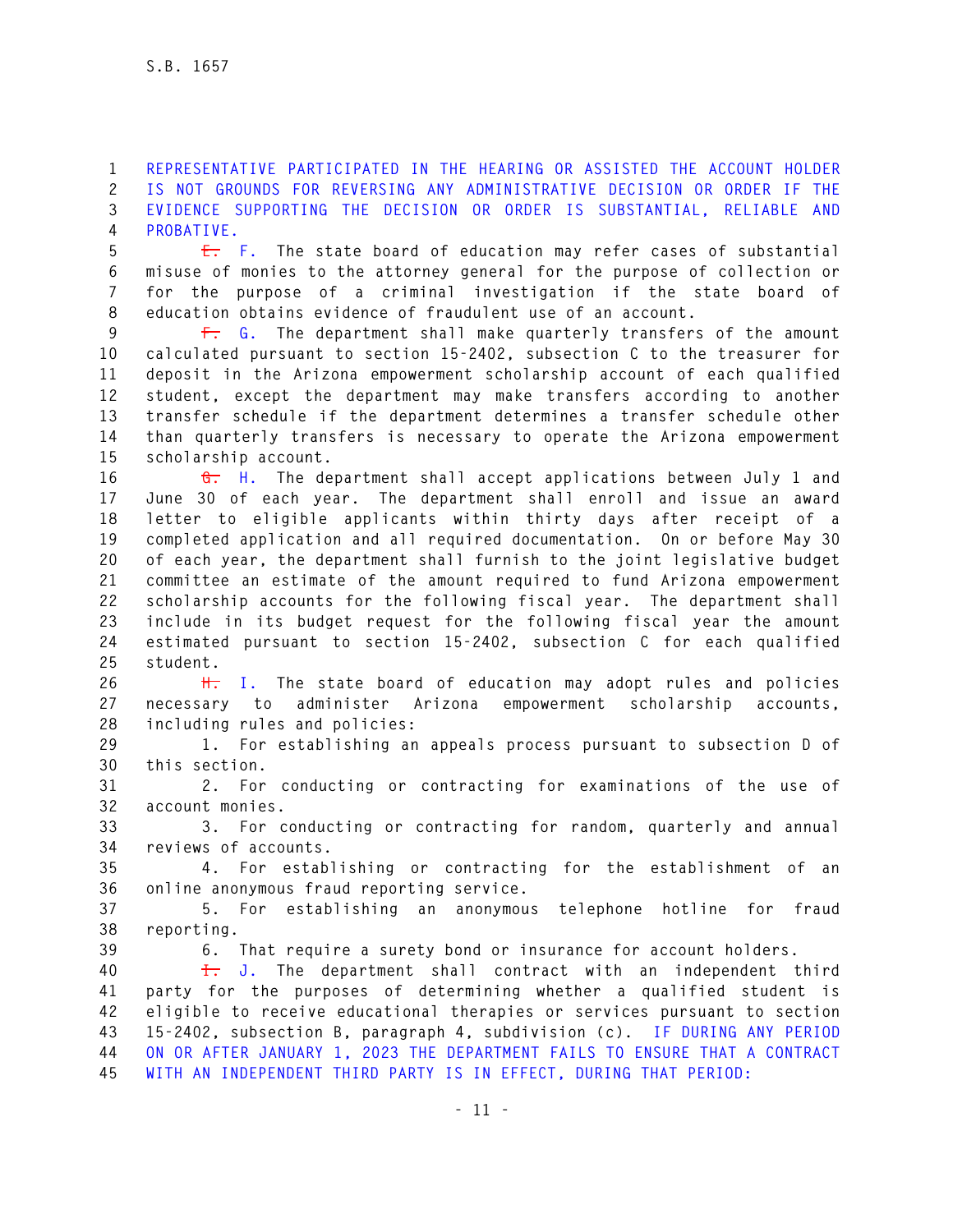**1 1. THE COUNTY SCHOOL SUPERINTENDENT OF EACH COUNTY MAY APPROVE A 2 LIST OF INDEPENDENT THIRD PARTIES WITHIN THE COUNTY WHOSE EVALUATION MAY 3 BE USED TO DETERMINE WHETHER A STUDENT WHO RESIDES WITHIN THE COUNTY IS 4 ELIGIBLE TO RECEIVE EDUCATIONAL THERAPIES OR SERVICES PURSUANT TO SECTION 5 15-2402, SUBSECTION B, PARAGRAPH 4, SUBDIVISION (c).** 

**6 2. IF THE COUNTY SCHOOL SUPERINTENDENT OF A COUNTY DOES NOT PROVIDE 7 A LIST OF APPROVED INDEPENDENT THIRD PARTIES WITHIN NINETY DAYS AFTER THE 8 BEGINNING OF ANY PERIOD DURING WHICH THE DEPARTMENT DOES NOT HAVE A 9 CONTRACT WITH AN INDEPENDENT THIRD PARTY IN EFFECT AS DESCRIBED IN THIS 10 SUBSECTION, THE PARENT OF A STUDENT WHO RESIDES WITHIN THE COUNTY HAS THE 11 RIGHT TO OBTAIN AN INDEPENDENT EDUCATIONAL EVALUATION FROM A QUALIFIED 12 EXAMINER TO DETERMINE WHETHER THE STUDENT IS ELIGIBLE TO RECEIVE 13 EDUCATIONAL THERAPIES OR SERVICES PURSUANT TO SECTION 15-2402, SUBSECTION 14 B, PARAGRAPH 4, SUBDIVISION (c). THE EXPENSE FOR AN EDUCATIONAL 15 EVALUATION UNDERTAKEN PURSUANT TO THIS PARAGRAPH SHALL BE PROVIDED BY THE 16 SCHOOL DISTRICT WITHIN WHICH THE STUDENT RESIDES AND THAT SERVES THE GRADE 17 LEVEL OF THE STUDENT. FOR THE PURPOSES OF THIS PARAGRAPH, "QUALIFIED 18 EXAMINER" MEANS A LICENSED PHYSICIAN, PSYCHIATRIST OR PSYCHOLOGIST.** 

**19 J. K. On or before July 1 of each year, the department shall 20 develop an applicant and participant handbook that includes information 21 relating to policies and processes of Arizona empowerment scholarship 22 accounts. The policy handbook shall comply with the rules adopted by the 23 state board of education pursuant to this section. The department shall 24 post the handbook on its website.** 

**25 K. L. Except for cases in which the attorney general determines 26 that a parent or account holder has committed fraud, any expenditure from 27 an Arizona empowerment scholarship account for a purchase that is deemed 28 ineligible pursuant to section 15-2402 and that is subsequently repaid by 29 the parent or account holder shall be credited back to the Arizona 30 empowerment scholarship account balance within thirty days after the 31 receipt of payment.** 

**32 L. M. If, in response to an appeal of an administrative decision 33 made by the department, the state board of education issues a stay of an 34 Arizona empowerment scholarship account suspension pursuant to rules 35 adopted by the board, the department may not withhold funding or contract 36 renewal for the account holder on account of the appealed administrative 37 decision during the stay unless directed by the board to do so.** 

**38 Sec. 4. Title 15, chapter 19, article 1, Arizona Revised Statutes, 39 is amended by adding section 15-2405, to read:** 

**40 15-2405. Student empowerment fund; definitions** 

**41 A. THE STUDENT EMPOWERMENT FUND IS ESTABLISHED CONSISTING OF MONIES 42 TRANSFERRED TO THE FUND PURSUANT TO SECTION 42-5029.02, SUBSECTION A AND 43 ANY OTHER TRANSFERS OR APPROPRIATIONS TO THE FUND DETERMINED BY THE 44 LEGISLATURE. THE DEPARTMENT SHALL ADMINISTER THE FUND. MONIES IN THE**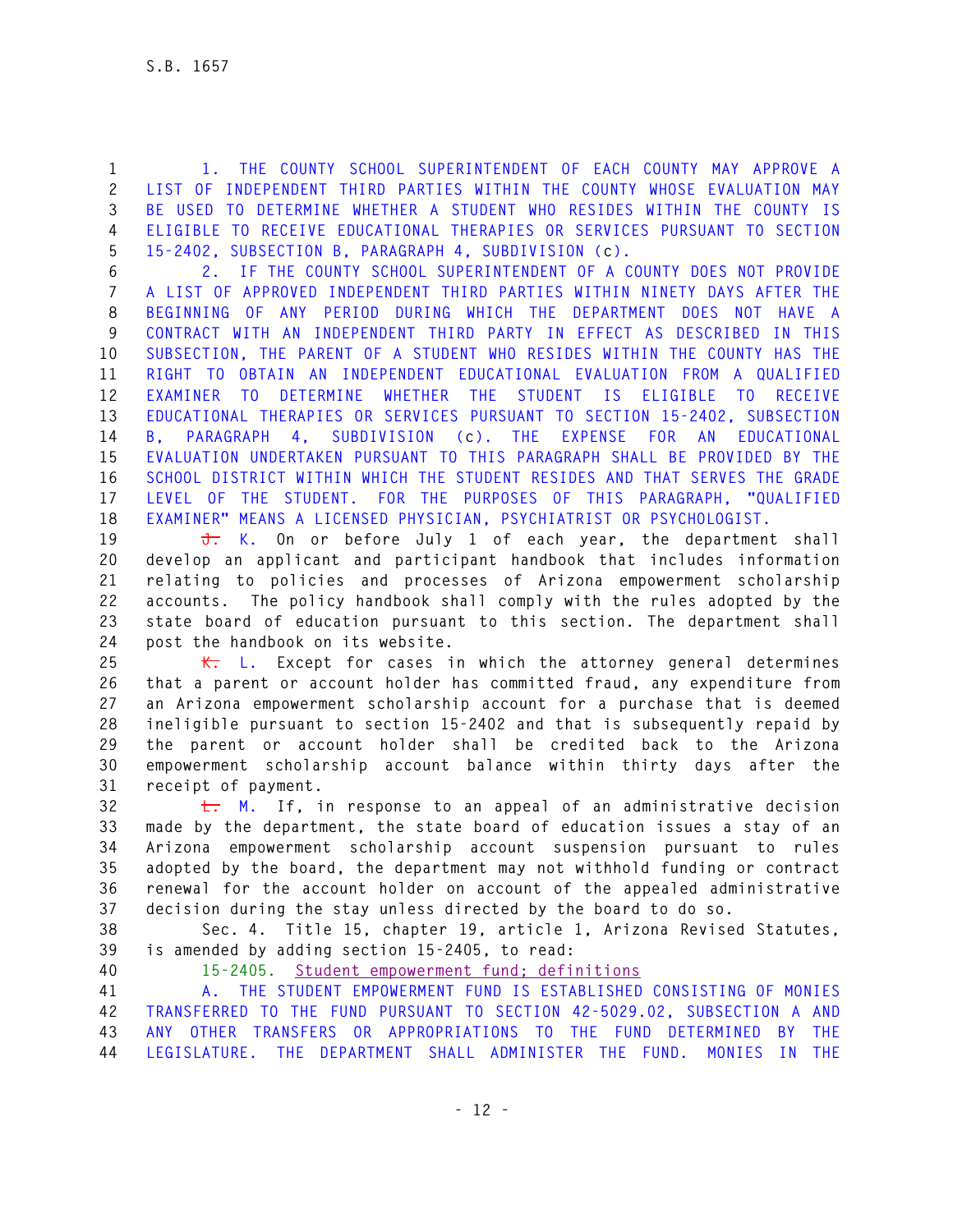**1 FUND ARE CONTINUOUSLY APPROPRIATED AND ARE EXEMPT FROM THE PROVISIONS OF 2 SECTION 35-190 RELATING TO THE LAPSING OF APPROPRIATIONS.** 

**3 B. NOTWITHSTANDING SECTION 15-2401, PARAGRAPH 7, MONIES IN THE FUND 4 SHALL BE USED TO PROVIDE ARIZONA EMPOWERMENT SCHOLARSHIP ACCOUNTS TO 5 STUDENTS WHO RESIDE WITHIN THE BOUNDARIES OF ANY SCHOOL DISTRICT THAT 6 EITHER:** 

**7 1. RECEIVES MORE IN ANNUAL FUNDING PER PUPIL THAN THE AMOUNT 8 CHARGED FOR TUITION AND FEES PER STUDENT AT A UNIVERSITY UNDER THE 9 JURISDICTION OF THE ARIZONA BOARD OF REGENTS.** 

**10 2. SPENDS LOCAL REVENUES IN EXCESS OF THE SCHOOL DISTRICT 11 EXPENDITURE LIMITATION ESTABLISHED BY VOTERS IN THE CONSTITUTION OF 12 ARIZONA.** 

**13 C. IN ADDITION TO ANY OTHER ARIZONA EMPOWERMENT SCHOLARSHIP ACCOUNT 14 ELIGIBILITY CATEGORY THAT IS PRESCRIBED IN SECTION 15-2401, PARAGRAPH 7 OR 15 THAT MAY OTHERWISE BE ESTABLISHED BY THE LEGISLATURE, A STUDENT IS 16 CONSIDERED A QUALIFIED STUDENT FOR PURPOSES OF THIS CHAPTER IF THE STUDENT 17 MEETS BOTH OF THE FOLLOWING REQUIREMENTS:** 

**18 1. RESIDES WITHIN A SCHOOL DISTRICT THAT MEETS AT LEAST ONE OF THE 19 CRITERIA PRESCRIBED IN SUBSECTION B OF THIS SECTION.** 

**20 2. IS ELIGIBLE TO ATTEND A KINDERGARTEN PROGRAM OR HAS ATTENDED A 21 SCHOOL WITHIN THE SCHOOL DISTRICT IN ANY OF GRADES ONE THROUGH TWELVE FOR 22 FORTY-FIVE DAYS OF THE CURRENT OR PRIOR YEAR AND HAS NOT YET GRADUATED 23 FROM HIGH SCHOOL. ALL OTHER REQUIREMENTS AND PRIVILEGES PRESCRIBED IN 24 THIS CHAPTER APPLY.** 

**25 D. THE DEPARTMENT SHALL ACCEPT APPLICATIONS FOR ARIZONA EMPOWERMENT 26 SCHOLARSHIP ACCOUNTS FUNDED PURSUANT TO THIS SECTION ON A FIRST-COME, 27 FIRST-SERVED BASIS EACH YEAR UNTIL THE CUMULATIVE CONTRACTED AWARD AMOUNTS 28 EXHAUST THE MONIES IN THE STUDENT EMPOWERMENT FUND EACH YEAR. THE ARIZONA 29 EMPOWERMENT SCHOLARSHIP ACCOUNT OF A STUDENT WHO RECEIVES AN ARIZONA 30 EMPOWERMENT SCHOLARSHIP ACCOUNT PURSUANT TO THIS SECTION SHALL BE FUNDED 31 IN THE FIRST YEAR EXCLUSIVELY THROUGH MONIES FROM THE STUDENT EMPOWERMENT 32 FUND AND THE CLASSROOM SITE FUND IN LIEU OF, AND IN EQUAL AMOUNT TO, ANY 33 OTHER MONIES THAT WOULD BE ALLOCATED TO THE STUDENT'S ARIZONA EMPOWERMENT 34 SCHOLARSHIP ACCOUNT PURSUANT TO SECTION 15-2402, SUBSECTION C.** 

**35 E. A STUDENT WHO RECEIVES AN ARIZONA EMPOWERMENT SCHOLARSHIP 36 ACCOUNT PURSUANT TO THIS SECTION REMAINS A QUALIFIED STUDENT FOR THE 37 PURPOSES OF THIS CHAPTER THROUGH GRADE TWELVE AS LONG AS THE STUDENT 38 REMAINS IN GOOD STANDING, DOES NOT ENROLL IN A SCHOOL DISTRICT OR CHARTER 39 SCHOOL AND HAS NOT BEEN REMOVED FROM ELIGIBILITY FOR THE ACCOUNT FOR 40 FAILING TO COMPLY PURSUANT TO SECTION 15-2403, SUBSECTION C.** 

**41 F. MONIES FROM THE STUDENT EMPOWERMENT FUND SHALL BE RESERVED FOR 42 STUDENTS WHO QUALIFY FOR AN ARIZONA EMPOWERMENT SCHOLARSHIP ACCOUNT 43 PURSUANT TO SUBSECTION B OF THIS SECTION AND WHO DO NOT ALREADY MEET OTHER 44 ELIGIBILITY CRITERIA FOR A QUALIFIED STUDENT AS PRESCRIBED IN SECTION 45 15-2401, PARAGRAPH 7.**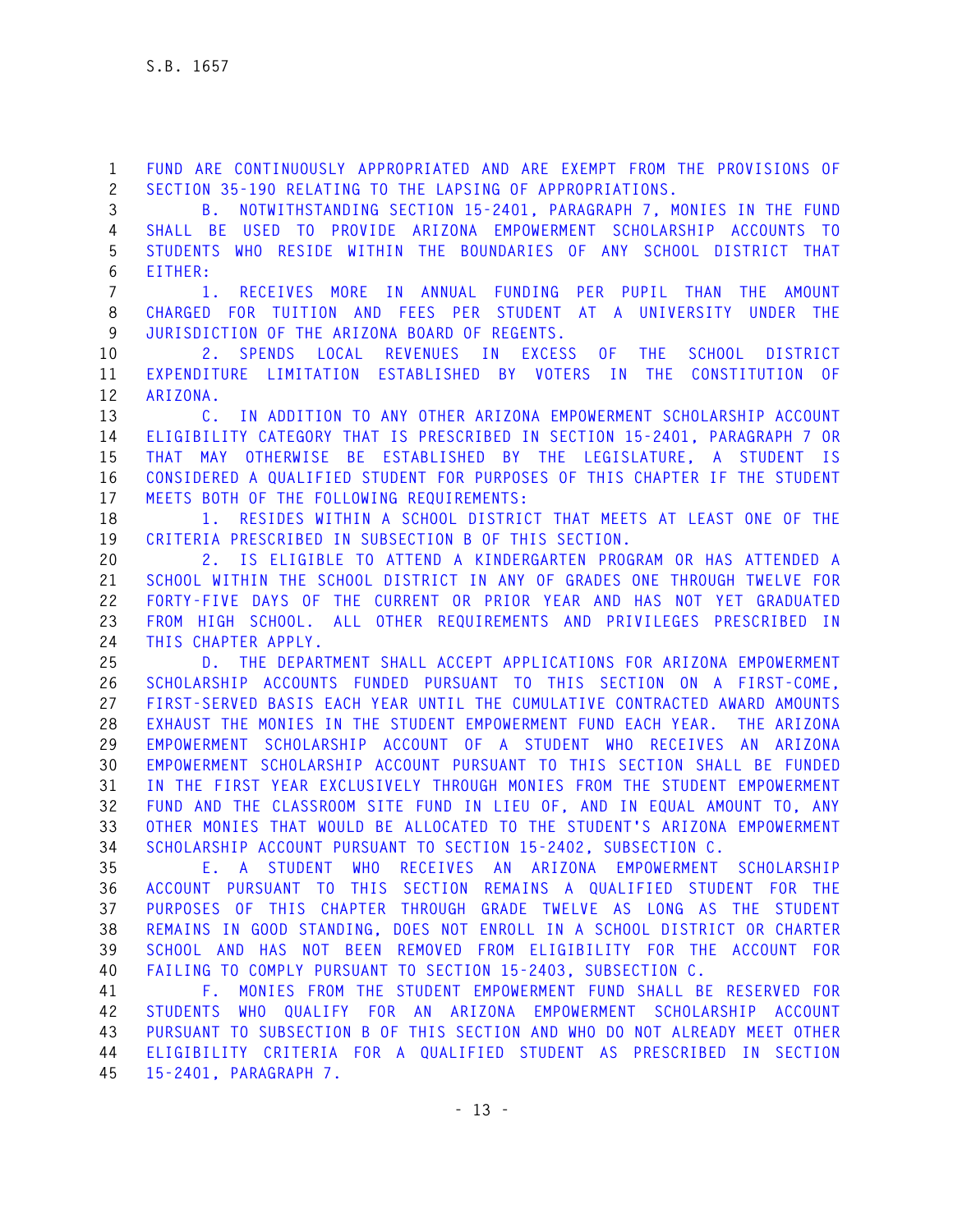| 1            | FOR THE PURPOSES OF THIS SECTION:<br>G.                                                                                                             |
|--------------|-----------------------------------------------------------------------------------------------------------------------------------------------------|
| $\mathbf{2}$ | "AMOUNT CHARGED FOR TUITION AND FEES PER STUDENT AT A UNIVERSITY                                                                                    |
| 3            | UNDER THE JURISDICTION OF THE ARIZONA BOARD OF REGENTS" MEANS THE FULL                                                                              |
| 4            | ANNUAL RESIDENT UNDERGRADUATE BASE TUITION AND FEE RATE PER STUDENT,                                                                                |
| 5            | BEFORE THE APPLICATION OF ANY SCHOLARSHIP, GRANT OR TUITION WAIVER, AS                                                                              |
| 6            | REPORTED BY THE JOINT LEGISLATIVE BUDGET COMMITTEE FOR A UNIVERSITY UNDER                                                                           |
| 7            | THE ARIZONA BOARD OF REGENTS<br><b>JURISDICTION</b><br>0 <sup>F</sup><br><b>FOR</b><br><b>THE</b><br>YEAR<br><b>THE</b>                             |
| 8            | CORRESPONDING TO<br><b>THE</b><br>MOST RECENTLY ISSUED AUDITOR GENERAL DISTRICT                                                                     |
| 9            | SPENDING REPORT DATA.                                                                                                                               |
| 10           | 2. "ANNUAL FUNDING PER PUPIL" MEANS THE GREATER OF THE SCHOOL                                                                                       |
| 11           | DISTRICT'S TOTAL PER PUPIL REVENUE OR SPENDING FROM ALL<br>SOURCES AS                                                                               |
| 12           | REPORTED BY THE AUDITOR GENERAL IN ITS MOST RECENTLY ISSUED ARIZONA SCHOOL                                                                          |
| 13           | DISTRICT SPENDING REPORT.                                                                                                                           |
| 14           | 3. "LOCAL REVENUES" HAS THE SAME MEANING PRESCRIBED IN ARTICLE IX,                                                                                  |
| 15           | SECTION 21, CONSTITUTION OF ARIZONA.                                                                                                                |
| 16           | 4. "SCHOOL DISTRICT EXPENDITURE LIMITATION" MEANS THE AMOUNT THAT                                                                                   |
| 17           | EACH SCHOOL DISTRICT WOULD BE LIMITED TO PURSUANT TO SECTION 15-911,                                                                                |
| 18           | SUBSECTION E IN THE ABSENCE OF AUTHORIZATION BY THE LEGISLATURE OF                                                                                  |
| 19           | EXPENDITURES IN EXCESS OF THE EXPENDITURE LIMITATION FOR ALL SCHOOL                                                                                 |
| 20           | DISTRICTS PRESCRIBED PURSUANT TO ARTICLE IX, SECTION 21, CONSTITUTION OF                                                                            |
| 21           | ARIZONA.                                                                                                                                            |
| 22           | Sec. 5. Section 42-5029.02, Arizona Revised Statutes, is amended to                                                                                 |
| 23           | read:                                                                                                                                               |
| 24           | 42-5029.02. Distribution of revenues for education; definitions                                                                                     |
| 25           | A. All monies collected pursuant to section 42-5010.01 and section                                                                                  |
| 26           | 42-5155, subsection E shall be distributed each fiscal year pursuant to                                                                             |
| 27           | this subsection. The monies distributed pursuant to this subsection are                                                                             |
| 28           | in addition to any other appropriation, transfer or other allocation of                                                                             |
| 29           | public or private monies from any other source and may not supplant,                                                                                |
| 30           | replace or cause a reduction in other school district, charter school,                                                                              |
| 31           | university or community college funding sources. The monies shall be                                                                                |
| 32           | distributed as follows:                                                                                                                             |
| 33           | 1. \$64,100,000 is appropriated each fiscal year, to be paid in                                                                                     |
| 34           | monthly installments, to the superintendent of public instruction for                                                                               |
| 35           | basic state aid.                                                                                                                                    |
| 36           | 2. After any transfer of monies pursuant to paragraph 1 of this                                                                                     |
| 37           | subsection, twelve percent of the remaining monies collected during the                                                                             |
| 38           | preceding month shall be transferred to the technology and research                                                                                 |
| 39           | initiative fund established by section 15-1648 to be distributed among the                                                                          |
| 40           | universities under the jurisdiction of the Arizona board of regents for                                                                             |
| 41           |                                                                                                                                                     |
|              | the purpose of investment in technology and research-based initiatives.                                                                             |
| 42           | 3. After the transfer of monies pursuant to paragraph 1 of this                                                                                     |
| 43           | subsection, three percent of the remaining monies collected during the<br>preceding month shall be transferred to the workforce development account |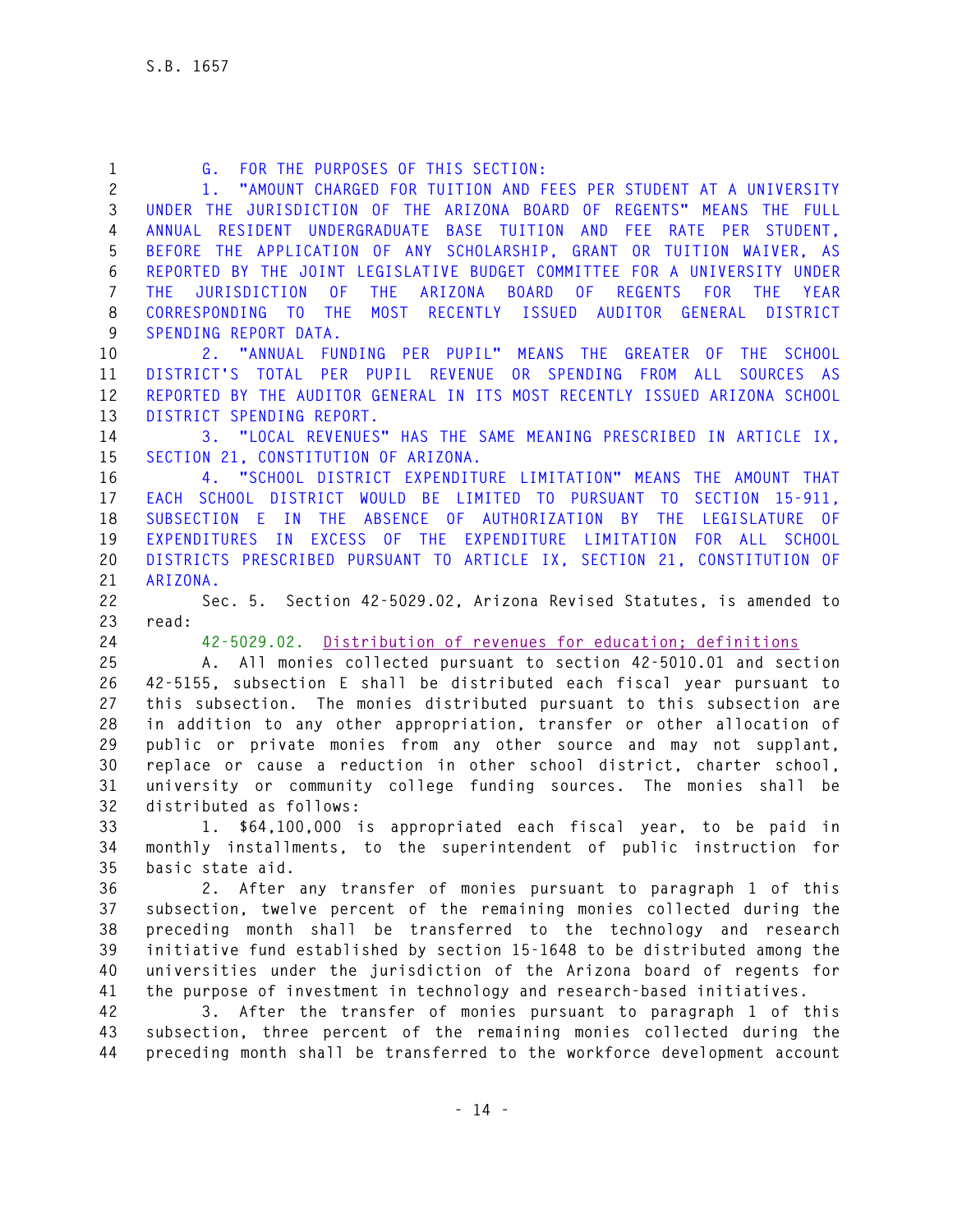**1 established in each community college district pursuant to section 15-1472 2 for the purpose of investment in workforce development programs.** 

**3 4. After the transfer of monies pursuant to paragraphs 1, 2 and 3 4 of this subsection, one-twelfth of the amount a community college that is 5 owned, operated or chartered by a qualifying Indian tribe on its own 6 Indian reservation would receive pursuant to section 15-1472, 7 subsection D, paragraph 2 if it were a community college district shall be 8 distributed each month to the treasurer or other designated depository of 9 the qualifying Indian tribe. Monies distributed pursuant to this 10 paragraph are for the exclusive purpose of providing support to one or 11 more community colleges that are owned, operated or chartered by a 12 qualifying Indian tribe and shall be used in a manner consistent with 13 section 15-1472, subsection B.** 

**14 5. After the transfer of monies pursuant to paragraphs 1, 2 and 3 15 of this subsection, one-twelfth of \$86,280,500 shall be transferred each 16 month to the department of education for the increased cost of basic state 17 aid under section 15-971 due to added school days and associated teacher 18 salary increases that were enacted in 2000.** 

**19 6. After the transfer of monies pursuant to paragraphs 1, 2 and 3 20 of this subsection, \$7,800,000 is appropriated each fiscal year, to be 21 paid in monthly installments, to the department of education to be used 22 for school safety as provided in section 15-154 and \$200,000 is 23 appropriated each fiscal year, to be paid in monthly installments, to the 24 department of education to be used for the character education matching 25 grant program as provided in section 15-154.01.** 

**26 7. After the transfer of monies pursuant to paragraphs 1, 2 and 3 27 of this subsection, the legislature may not appropriate more than 28 \$7,000,000 each fiscal year to the department of education to be used for 29 accountability purposes as described in section 15-241.02 and title 15, 30 chapter 9, article 8.** 

**31 8. After the transfer of monies pursuant to paragraphs 1, 2 and 3 32 of this subsection, \$1,500,000 is appropriated each fiscal year, to be 33 paid in monthly installments, to the failing schools tutoring fund 34 established by section 15-241.** 

**35 9. After the transfer of monies pursuant to paragraphs 1, 2 and 3 36 of this subsection, \$25,000,000 shall be transferred each fiscal year to 37 the state general fund to reimburse the state general fund for the cost of 38 the income tax credit allowed by section 43-1072.02.** 

**39 10. BEGINNING IN FISCAL YEAR 2022-2023, AFTER THE TRANSFER OF 40 MONIES PURSUANT TO PARAGRAPHS 1 THROUGH 9 OF THIS SUBSECTION, \$25,000,000 41 SHALL BE TRANSFERRED EACH FISCAL YEAR TO THE STUDENT EMPOWERMENT FUND 42 ESTABLISHED BY SECTION 15-2405.** 

**43 10. 11. After the transfer of monies pursuant to paragraphs 1 44 through 9 10 of this subsection, the remaining monies collected during 45 the preceding month shall be transferred to the classroom site fund**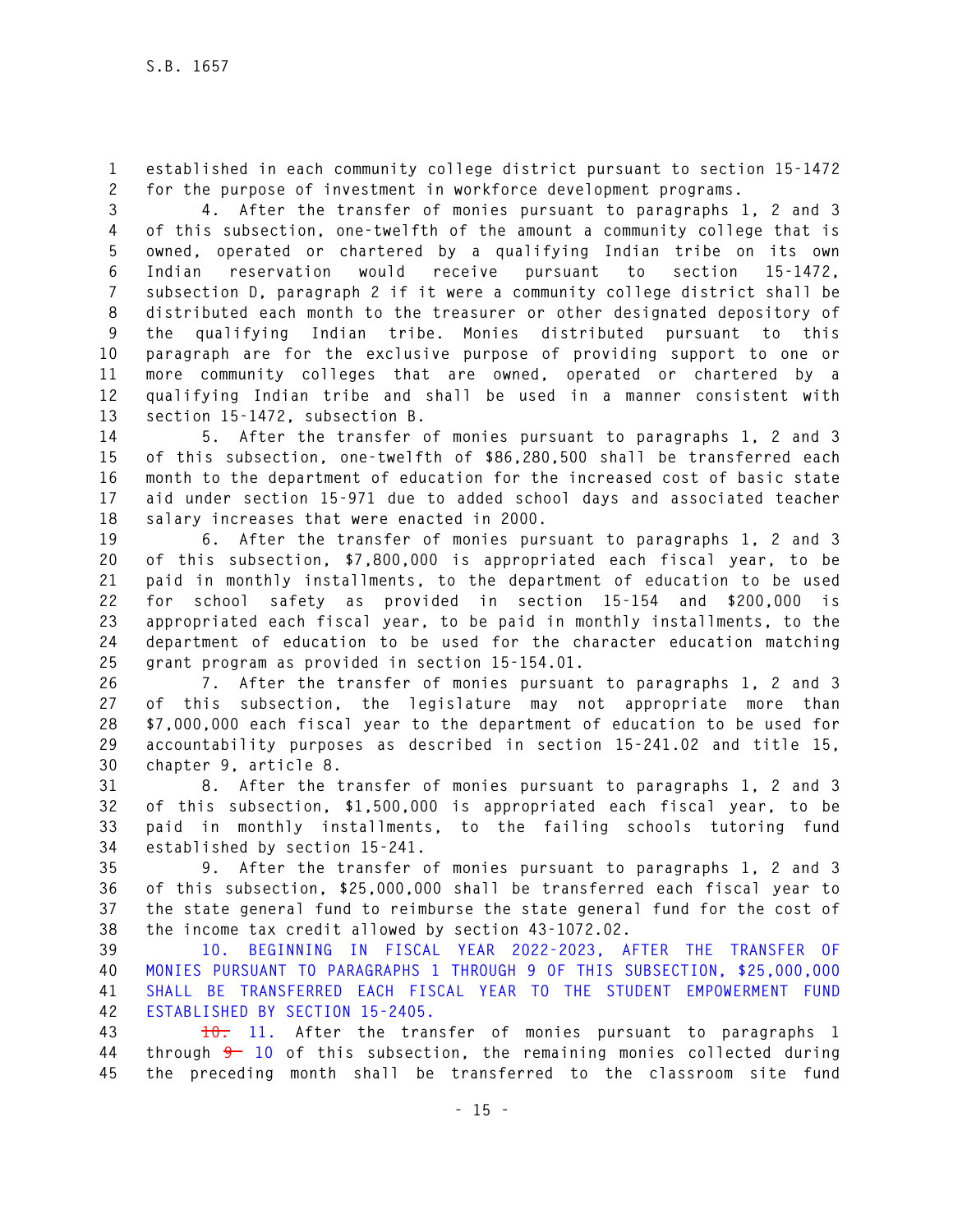**1 established by section 15-977. The monies shall be allocated in the 2 manner prescribed by section 15-977. 3 B. For the purposes of this section: 4 1. "Community college district" means a community college district 5 that is established pursuant to sections 15-1402 and 15-1403 and that is a 6 political subdivision of this state and, unless otherwise specified, 7 includes a community college tuition financing district established 8 pursuant to section 15-1409. 9 2. "Qualifying Indian tribe" has the same meaning as defined in 10 section 42-5031.01. 11 Sec. 6. Section 43-222, Arizona Revised Statutes, is amended to 12 read: 13 43-222. Income tax credit review schedule 14 The joint legislative income tax credit review committee shall 15 review the following income tax credits: 16 1. For years ending in 0 and 5, sections 43-1079.01, 43-1088, 17 43-1089.04, 43-1167.01 and 43-1175. 18 2. For years ending in 1 and 6, sections 43-1072.02, 43-1074.02, 19 43-1075, 43-1076.01, 43-1077, 43-1078, 43-1083, 43-1083.02, 43-1162, 20 43-1164.03 and 43-1183. 21 3. For years ending in 2 and 7, sections 43-1073, 43-1085, 43-1086, 22 43-1089, 43-1089.01, 43-1089.02, 43-1089.03, 43-1164, 43-1169 and 43-1181. 23 4. For years ending in 3 and 8, sections 43-1074.01, 43-1081, 24 43-1168, 43-1170 and 43-1178. 25 5. For years ending in 4 and 9, sections 43-1073.01, 43-1076, 26 43-1081.01, 43-1083.03, 43-1084, 43-1164.04, 43-1164.05 and 43-1184. 27 Sec. 7. Section 43-401, Arizona Revised Statutes, is amended to 28 read: 29 43-401. Withholding tax; rates; election by employee 30 A. Except as provided by subsections B and H of this section, every 31 employer at the time of the payment of PAYING wages, salary, bonus or 32 other emolument to any employee whose compensation is for services 33 performed within this state shall deduct and retain from the compensation 34 an amount prescribed by tables adopted by the department. 35 B. An employer may voluntarily elect to not withhold tax during 36 December by notifying: 37 1. The department on a form prescribed by the department. 38 2. The employer's employees in writing in a manner prescribed by 39 the department. 40 C. If the amount collected and payable by the employer to the 41 department in each of the preceding four calendar quarters did not exceed 42 an average of one thousand five hundred dollars \$1,500, the amount 43 collected shall be paid to the department on or before April 30, July 31, 44 October 31 and January 31 for the preceding calendar quarter. If the 45 amount exceeded one thousand five hundred dollars \$1,500 in each of the**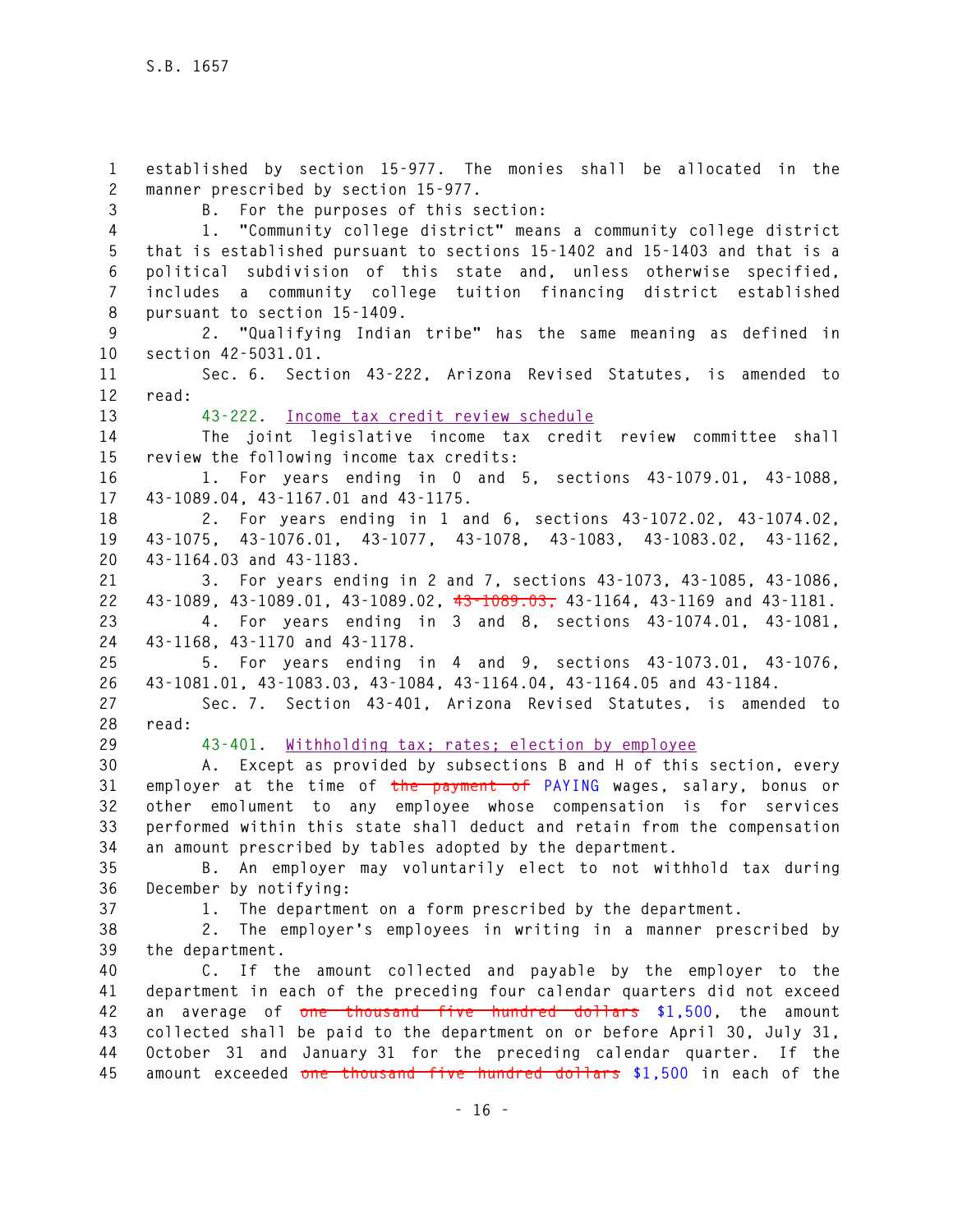**1 preceding four calendar quarters, the employer shall pay to the department 2 the amount the employer deducts and retains pursuant to this section at 3 the same time as the employer is required to make deposits of DEPOSIT 4 federal tax pursuant to section 6302 of the internal revenue code. On or 5 before April 30, July 31, October 31 and January 31 each year, the 6 employer shall reconcile the amounts payable during the preceding calendar 7 quarter in a manner prescribed by the department, except that if the full 8 amount collected and payable is paid timely to the department under this 9 subsection, the employer may reconcile the amounts on or before May 10, 10 August 10, November 10 and February 10 each year. The department by rule 11 may allow and determine which employers qualify for annual payments of 12 withholding taxes, with an annual report by the employer pursuant to 13 section 43-412, subsection B, if the qualifying employer has established 14 sufficient payment history to indicate that the employer is current and in 15 good standing pursuant to standards established by rule. For any business 16 that has not had a withholding certificate for the four preceding 17 consecutive quarters, the quarterly average shall be computed in a manner 18 prescribed by the department.** 

**19 D. If an employer fails to make a timely monthly payment because 20 prior to BEFORE that reporting period it reported on a quarterly basis 21 instead of on a monthly basis, the department shall notify the employer 22 that it is out of compliance with this section. Notwithstanding section 23 42-1125, the department shall not assess a penalty against an employer for 24 failing to make a timely monthly payment if the employer had filed and 25 remitted all taxes due on a quarterly basis and brings all filings and 26 payments into current compliance within thirty days after being notified 27 by the department.** 

**28 E. Each employee shall elect the amount authorized by subsection A 29 of this section to be withheld for application TO APPLY toward the 30 employee's state income tax liability. The election provided under this 31 subsection shall be exercised by each employee, in writing on a form 32 prescribed by the department. The election shall be made within five days 33 of AFTER STARTING employment. Each employer shall notify the employees of 34 the election made available under this subsection and shall have election 35 forms available at all times. Each form shall be completed in triplicate, 36 with one copy each for the department, the employer and the employee. The 37 employer shall file a copy of each completed form with the department. 38 Any employee failing to complete an election form as prescribed shall be 39 IS deemed to have elected the withholding percentage prescribed by the 40 department.** 

**41 F. Before July 1 of each year, each employer who chooses to not 42 withhold tax pursuant to subsection B of this section shall notify each 43 employee that:** 

**44 1. State income taxes will not be withheld from compensation in 45 December.**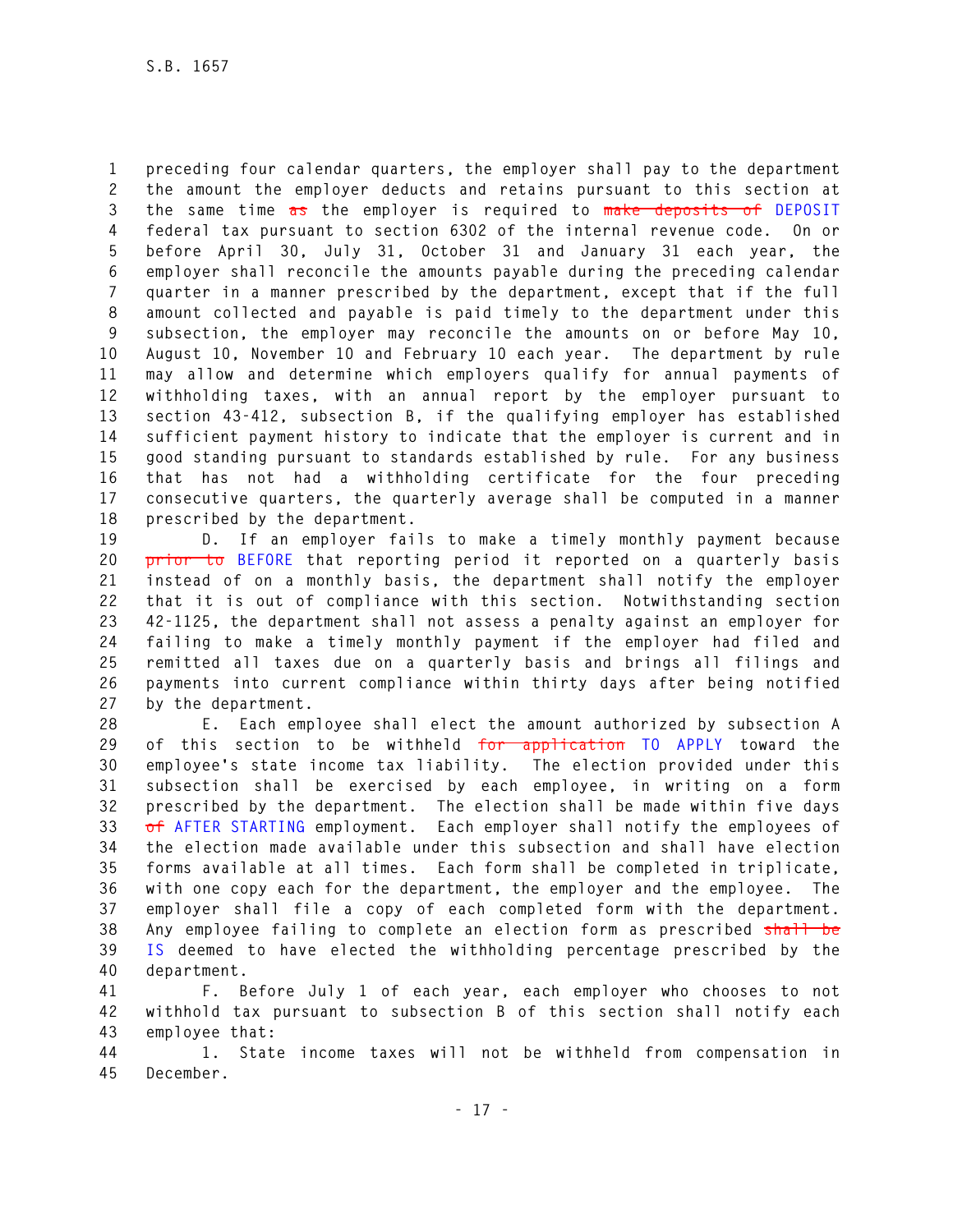**1 2. The employee may elect to change the rate of withholding tax 2 prescribed by this section to compensate for the resulting change in 3 annual withholdings from the employee's compensation.** 

**4 G. At an employee's written request, the employer may agree to 5 reduce the amount withheld under this section by the amount of credit that 6 the employee represents to the employer that the employee will qualify for 7 and be entitled to under sections 43-1088, 43-1089, AND 43-1089.01 and 8 43-1089.03. The employee's request must include the name and address of 9 the qualifying charitable organization, qualified school tuition 10 organization or public school. Within thirty days after agreeing to the 11 employee's request, the employer shall reduce the withholding amount by 12 the amount of the credit, but not below zero, prorated for the number of 13 pay periods remaining in the employee's taxable year after the employee 14 makes the request. If an employer agrees to reduce the withholding amount 15 pursuant to this subsection, the following apply:** 

**16 1. Within fifteen days after the end of each calendar quarter, the 17 employer must pay the entire amount of the reduction in withholding tax 18 for that quarter to the designated charitable organization, school tuition 19 organization or public school. These payments are considered to be on the 20 employee's behalf, and not the employer's, for the purposes of qualifying 21 for the income tax credits under sections 43-1088, 43-1089, AND 22 43-1089.01 and 43-1089.03.** 

**23 2. The employee is responsible and accountable for the accuracy and 24 the amount of reduction in withholding tax and the payments to the 25 charitable organization, school tuition organization or public school.** 

**26 3. The employer is responsible and accountable to the charitable 27 organization, school tuition organization or public school, to the 28 employee and to the department for actually making the required payments.** 

**29 4. Within thirty days after the end of each calendar year, or 30 within fifteen days after the termination of TERMINATING employment, the 31 employer must furnish to each electing employee a statement of the amount 32 withheld and paid on behalf of the employee during that year.** 

**33 H. An employer shall not withhold tax on the wages of the 34 employer's nonresident employees who are in this state on a temporary 35 basis for the purpose of performing disaster recovery from a declared 36 disaster during a disaster period as defined in section 42-1130.** 

**37 Sec. 8. Section 43-1089, Arizona Revised Statutes, is amended to 38 read:** 

- 
- 

**39 43-1089. Credit for contributions to school tuition 40 organization**

**41 A. A credit is allowed against the taxes imposed by this title for 42 the amount of voluntary cash contributions by the taxpayer or on the 43 taxpayer's behalf pursuant to section 43-401, subsection G during the 44 taxable year to a school tuition organization that is certified pursuant 45 to chapter 16 of this title at the time of donation. Except as provided**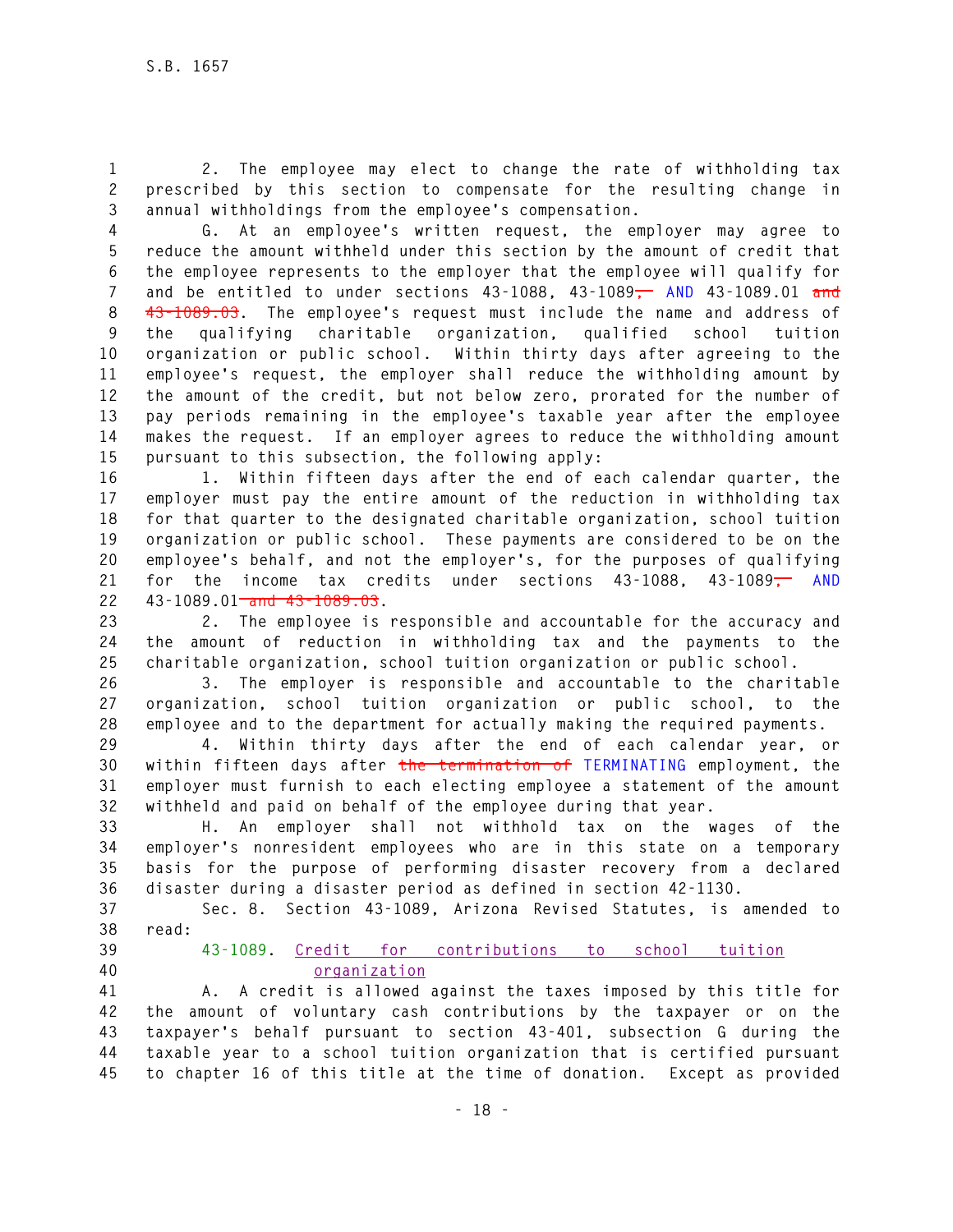**1 by subsection C of this section, the amount of the credit shall not 2 exceed:** 

**3 1. Five hundred dollars \$1,243 in any taxable year for a single 4 individual or a head of household.** 

**5 2. One thousand dollars \$2,483 in any taxable year for a married 6 couple filing a joint return.** 

**7 B. A husband and wife who file separate returns for a taxable year 8 in which they could have filed a joint return may each claim only one-half 9 of the tax credit that would have been allowed for a joint return.** 

**10 C. For each taxable year beginning on or after January 1 FROM AND 11 AFTER DECEMBER 31, 2022, the department shall adjust the dollar amounts 12 prescribed by subsection A, paragraphs 1 and 2 of this section according 13 to BY THE GREATER OF EITHER:** 

**14 1. The average annual change in the metropolitan Phoenix consumer 15 price index published by the United States DEPARTMENT OF LABOR, bureau of 16 labor statistics, except that the dollar amounts shall not be revised 17 downward below the amounts allowed in the prior taxable year. The revised 18 dollar amounts shall be raised to the nearest whole dollar.** 

**19 2. \$250 FOR THE DOLLAR AMOUNT PRESCRIBED BY SUBSECTION A, PARAGRAPH 20 1 OF THIS SECTION AND \$500 FOR THE DOLLAR AMOUNT PRESCRIBED BY SUBSECTION 21 A, PARAGRAPH 2 OF THIS SECTION.**

**22 D. If the allowable tax credit exceeds the taxes otherwise due 23 under this title on the claimant's income, or if there are no taxes due 24 under this title, the taxpayer may carry the amount of the claim not used 25 to offset the taxes under this title forward for not more than five 26 consecutive taxable years' income tax liability.** 

**27 E. The credit allowed by this section is in lieu of any deduction 28 pursuant to section 170 of the internal revenue code and taken for state 29 tax purposes.** 

**30 F. The tax credit is not allowed if the taxpayer designates the 31 taxpayer's contribution to the school tuition organization for the direct 32 benefit of any dependent of the taxpayer or if the taxpayer designates a 33 student beneficiary as a condition of the taxpayer's contribution to the 34 school tuition organization. The tax credit is not allowed if the 35 taxpayer, with the intent to benefit the taxpayer's dependent, agrees with 36 one or more other taxpayers to designate each taxpayer's contribution to 37 the school tuition organization for the direct benefit of the other 38 taxpayer's dependent.** 

**39 G. For the purposes of this section, a contribution, for which a 40 credit is claimed, that is made on or before the fifteenth day of the 41 fourth month following the close of the taxable year may be applied to 42 either the current or preceding taxable year and is considered to have 43 been made on the last day of that taxable year.** 

**44 Sec. 9. Repeal**

**45 Section 43-1089.03, Arizona Revised Statutes, is repealed.**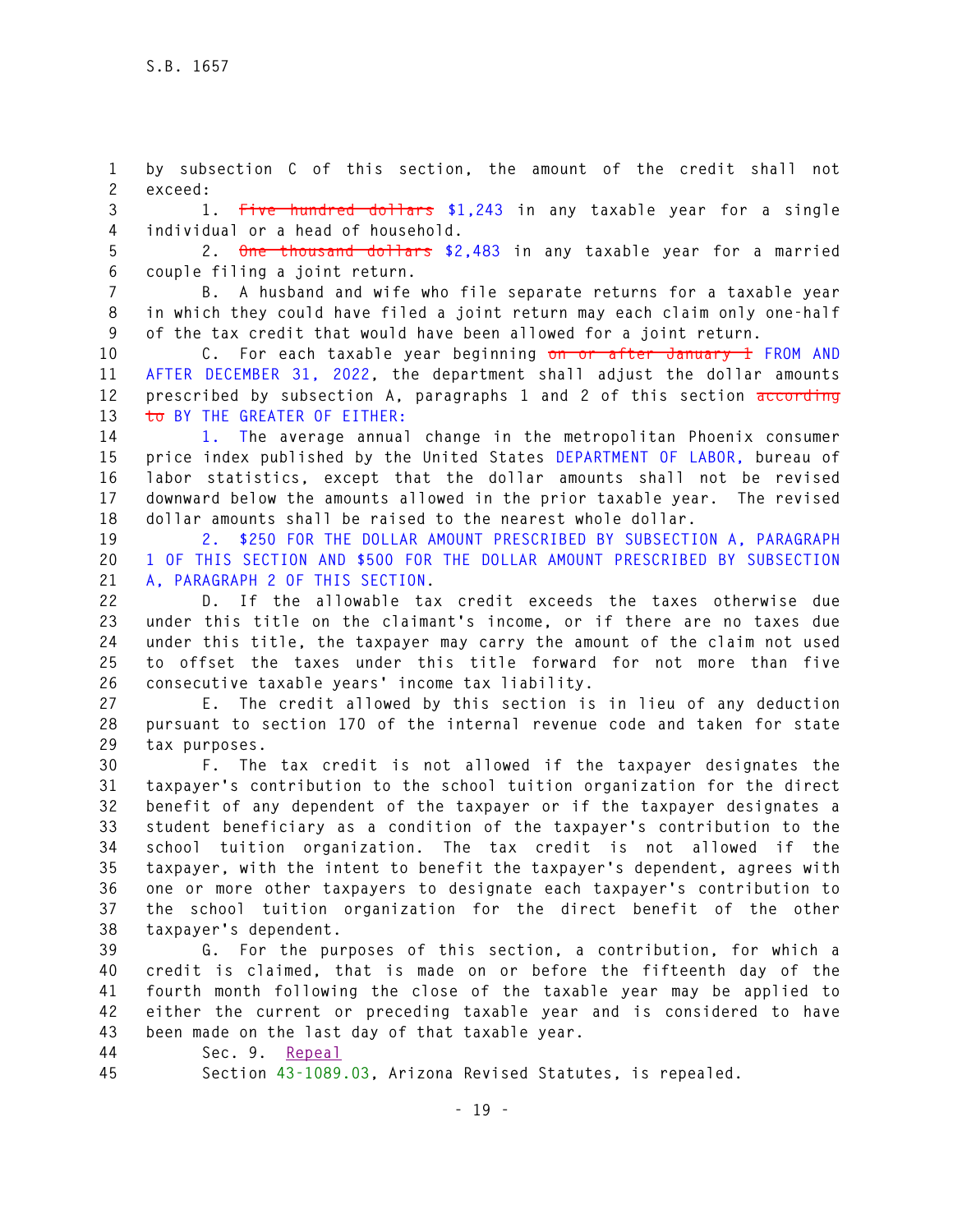**1 Sec. 10. Section 43-1184, Arizona Revised Statutes, is amended to 2 read: 3 43-1184. Credit for contributions to school tuition 4 organization; displaced students; students with 5 disabilities 6 A. Beginning from and after June 30, 2009, a credit is allowed 7 against the taxes imposed by this title for the amount of voluntary cash 8 contributions made by the taxpayer during the taxable year to a school 9 tuition organization that is certified pursuant to chapter 15 of this 10 title at the time of donation. 11 B. The amount of the credit is the total amount of the taxpayer's 12 contributions for the taxable year under subsection A of this section and 13 is preapproved by the department of revenue pursuant to subsection D of 14 this section. 15 C. The department of revenue: 16 1. Shall not allow tax credits under this section and section 17 20-224.07 that exceed in the aggregate a combined total of \$5,000,000 18 \$6,000,000 in any fiscal year through fiscal year 2020-2021 2021-2022 AND 19 \$10,000,000 IN FISCAL YEAR 2022-2023. Beginning in fiscal year 2021-2022, 20 the aggregate dollar amount of the tax credits allowed is \$6,000,000 in 21 any fiscal year. BEGINNING IN FISCAL YEAR 2023-2024 AND EACH FISCAL YEAR 22 THEREAFTER, THE AGGREGATE DOLLAR AMOUNT OF THE TAX CREDIT CAP FROM THE 23 PREVIOUS FISCAL YEAR SHALL BE INCREASED BY THE GREATER OF: 24 (a) THE PERCENTAGE OF THE ANNUAL INCREASE, IF ANY, IN THE 25 METROPOLITAN PHOENIX CONSUMER PRICE INDEX PUBLISHED BY THE UNITED STATES 26 DEPARTMENT OF LABOR, BUREAU OF LABOR STATISTICS. 27 (b) TWO PERCENT. 28 2. Shall preapprove tax credits under this section and section 29 20-224.07 subject to subsection D of this section. 30 3. Shall allow the tax credits under this section and section 31 20-224.07 on a first-come, first-served basis. 32 D. For the purposes of subsection C, paragraph 2 of this section, 33 before making a contribution to a school tuition organization, the 34 taxpayer under this title or title 20 must notify the school tuition 35 organization of the total amount of contributions that the taxpayer 36 intends to make to the school tuition organization. Before accepting the 37 contribution, the school tuition organization shall request preapproval 38 from the department of revenue for the taxpayer's intended contribution 39 amount. The department of revenue shall preapprove or deny the requested 40 amount within twenty days after receiving the request from the school 41 tuition organization. If the department of revenue preapproves the 42 request, the school tuition organization shall immediately notify the 43 taxpayer that the requested amount was preapproved by the department of 44 revenue. In order to receive a tax credit under this subsection, the 45 taxpayer shall make the contribution to the school tuition organization**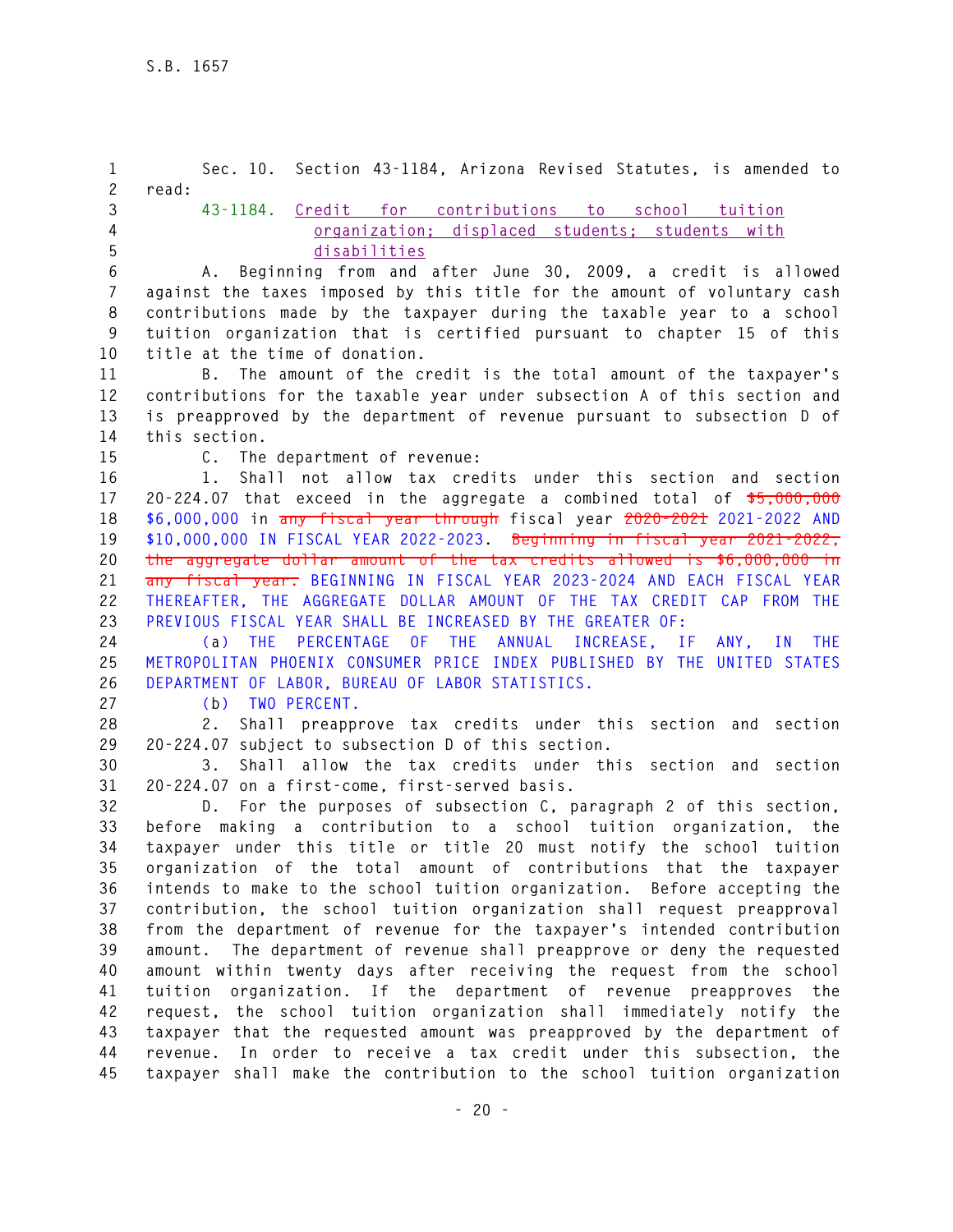**1 within twenty days after receiving notice from the school tuition 2 organization that the requested amount was preapproved. If the school 3 tuition organization does not receive the preapproved contribution from 4 the taxpayer within the required twenty days, the school tuition 5 organization shall immediately notify the department of revenue and the 6 department shall no longer include this preapproved contribution amount 7 when calculating the limit prescribed in subsection C, paragraph 1 of this 8 section.** 

**9 E. If the allowable tax credit exceeds the taxes otherwise due 10 under this title on the claimant's income, or if there are no taxes due 11 under this title, the taxpayer may carry the amount of the claim not used 12 to offset the taxes under this title forward for not more than five 13 consecutive taxable years' income tax liability.** 

**14 F. Co-owners of a business, including corporate partners in a 15 partnership and stockholders of an S corporation as defined in section 16 1361 of the internal revenue code, may each claim only the pro rata share 17 of the credit allowed under this section based on the ownership interest. 18 The total of the credits allowed all such owners may not exceed the amount 19 that would have been allowed a sole owner.** 

**20 G. The credit allowed by this section is in lieu of any deduction 21 pursuant to section 170 of the internal revenue code and taken for state 22 tax purposes.** 

**23 H. A taxpayer shall not claim a credit under this section and also 24 under section 43-1183 with respect to the same contribution.** 

**25 I. The tax credit is not allowed if the taxpayer designates the 26 taxpayer's contribution to the school tuition organization for the direct 27 benefit of any specific student.** 

**28 J. The department of revenue shall adopt rules necessary to 29 administer this section.** 

**30 Sec. 11. Section 43-1501, Arizona Revised Statutes, is amended to 31 read:** 

**32 43-1501. Definitions**

**33 In this chapter, unless the context otherwise requires:** 

**34 1. "Allocate" includes reserving money MONIES for an award of a 35 multiyear educational scholarship or tuition grant for a specific student.** 

**36 2. "Custodian" means a resident of this state who is a parent or an 37 authorized out-of-home care provider or, if none, the legal guardian of a 38 qualified student, as defined in section 43-1505.** 

**39 3. "Fiscal year" means the fiscal year of the THIS state as 40 prescribed in section 35-102.** 

**41 4. "Qualified school" means a preschool that offers services to 42 students with disabilities, nongovernmental primary school or secondary 43 school OR, FOR A PRESCHOOL STUDENT WITH A DISABILITY, A PRESCHOOL PROGRAM 44 that is located in this state, and that does not discriminate on the basis 45 of race, color, disability, familial status or national origin and that**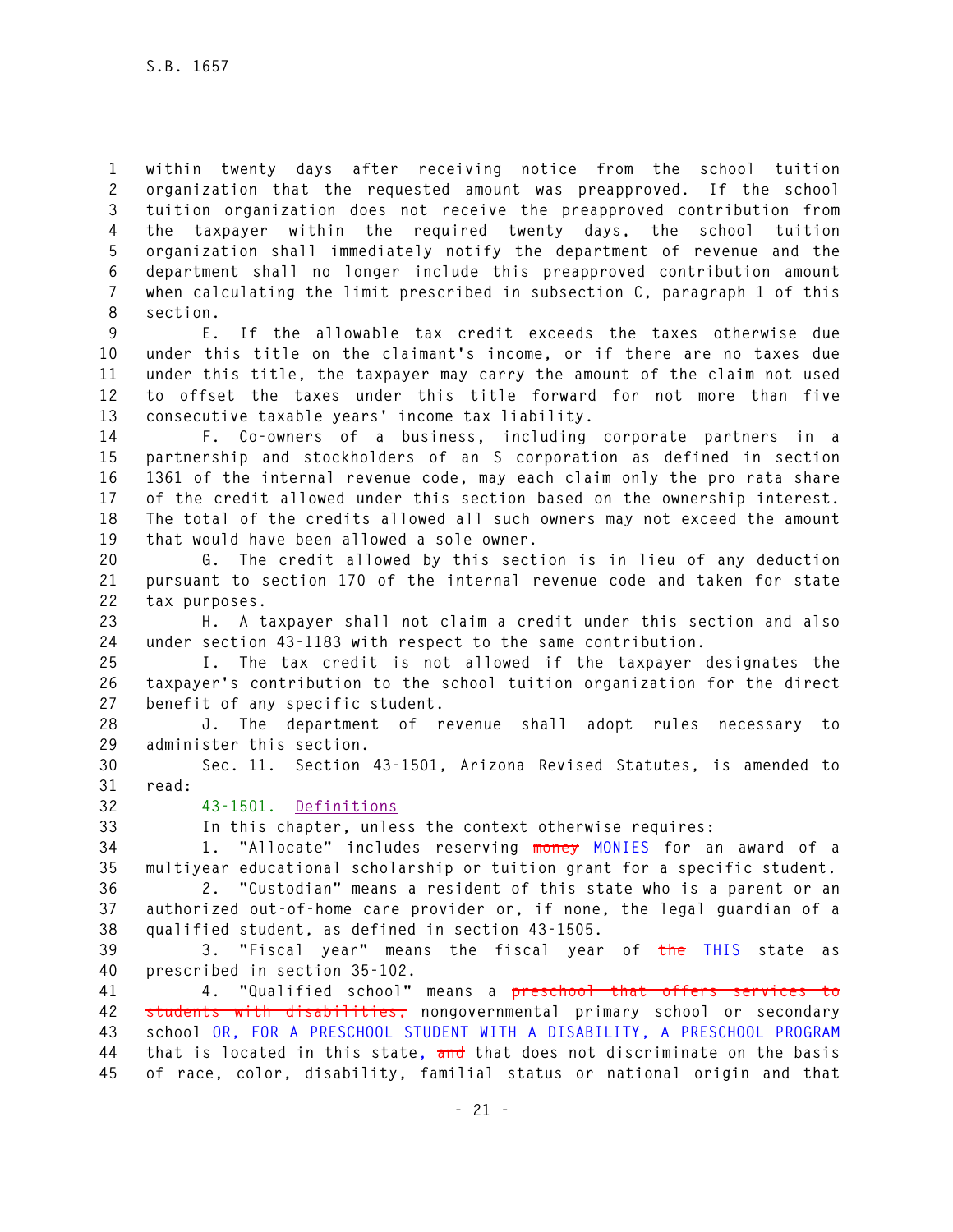**1 requires all teaching staff and personnel that have unsupervised contact 2 with students to be fingerprinted. Qualified school does not include a 3 charter school or programs operated by a charter school.** 

**4 Sec. 12. Section 43-1502, Arizona Revised Statutes, is amended to 5 read:** 

**6 43-1502. Certification as a school tuition organization**

**7 A. A nonprofit organization in this state that is exempt or that 8 has applied for exemption from federal taxation under section 501(c)(3) of 9 the internal revenue code may apply to the department of revenue for 10 certification as a school tuition organization, and the department shall 11 certify the school tuition organization if it meets the requirements 12 prescribed by this chapter. An organization must apply for certification 13 on a form prescribed and furnished on request by the department.** 

**14 B. The department shall:** 

**15 1. Maintain a public registry of currently certified school tuition 16 organizations.** 

**17 2. Make the registry available to the public on request.** 

**18 3. Post the registry on the department's official website.** 

**19 C. The department shall send notice by certified mail or by e-mail 20 EMAIL to a school tuition organization if the department determines that 21 the school tuition organization has engaged in any of the following 22 activities:** 

**23 1. Failed or refused to allocate at least ninety percent of annual 24 revenues from contributions made for the purposes of sections 20-224.06, 25 20-224.07, 43-1183 and 43-1184 for educational scholarships or tuition 26 grants.** 

**27 2. Failed or refused to file the annual reports required by section 28 43-1506.** 

**29 3. Limited the availability of scholarships to students of only one 30 school.** 

**31 4. Encouraged, facilitated or knowingly permitted ALLOWED taxpayers 32 to engage in actions prohibited by this article.** 

**33 5. Knowingly colluded with any other school tuition organization to 34 circumvent the limits of section 43-1504, subsection C.** 

**35 6. 5. Failed or refused to meet any of the requirements in section 36 43-1503, subsection B.** 

**37 7. 6. Failed or refused to comply with the audit or financial 38 review requirements of section 43-1507.** 

**39 D. A school tuition organization that receives notice from the 40 department pursuant to subsection C of this section has ninety days to 41 correct the violation identified by the department in the notice. If a 42 school tuition organization fails or refuses to comply after ninety days, 43 the department may remove the organization from the list of certified 44 school tuition organizations and shall make available to the public notice 45 of removal as soon as possible. An organization that is removed from the**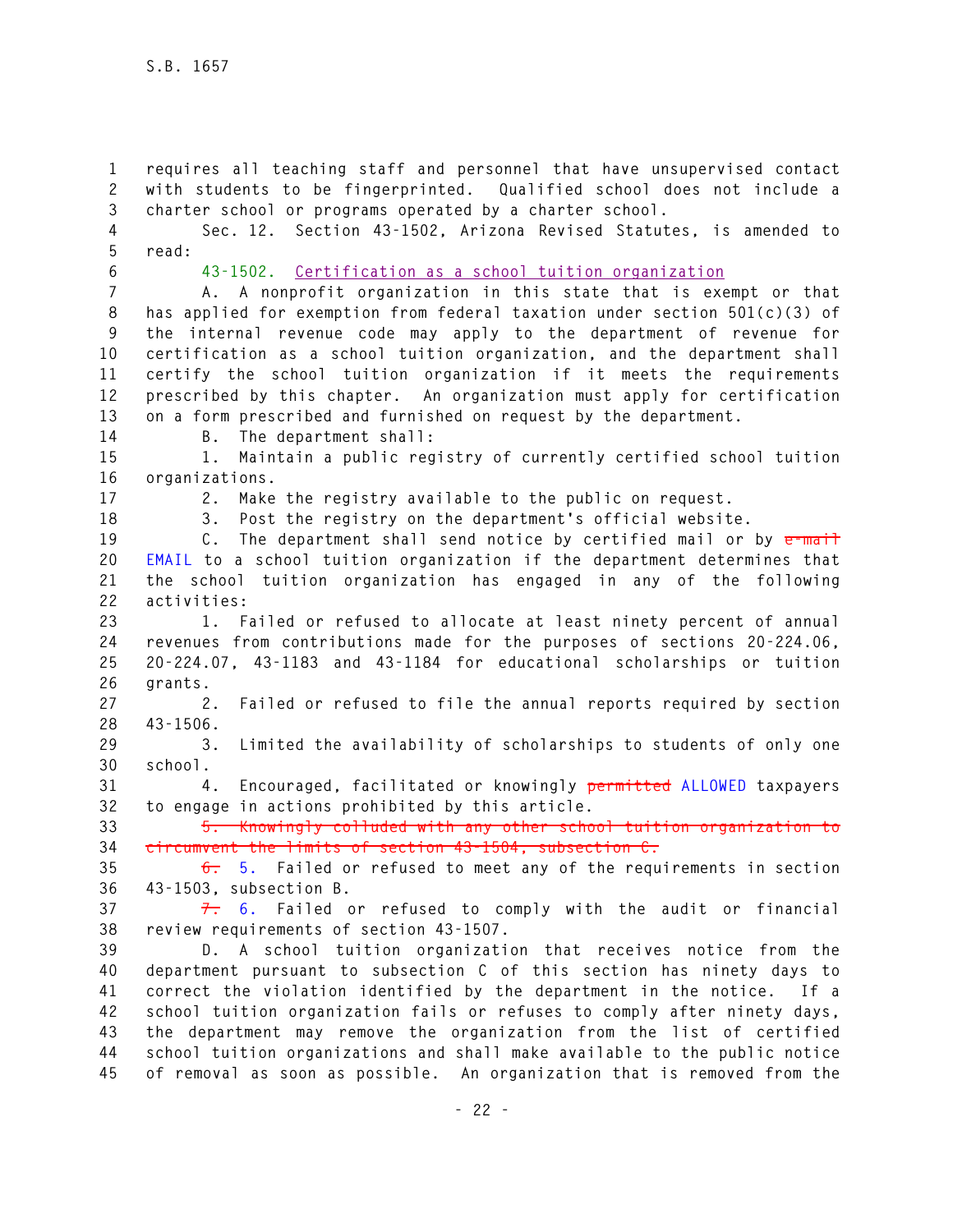**1 list of certified school tuition organizations must notify any taxpayer 2 who THAT attempts to make a contribution that the contribution is not 3 eligible for the tax credit and offer to refund all donations received 4 after the date of the notice of termination of certification.** 

**5 E. A school tuition organization may request an administrative 6 hearing on the revocation of its certification as provided by title 41, 7 chapter 6, article 10. Except as provided in section 41-1092.08, 8 subsection H, a decision of the department is subject to judicial review 9 pursuant to title 12, chapter 7, article 6.** 

**10 Sec. 13. Section 43-1503, Arizona Revised Statutes, is amended to 11 read:** 

**12 43-1503. Operational requirements for school tuition 13 organizations**

**14 A. A certified school tuition organization must be established to 15 receive contributions from taxpayers for the purposes of income tax 16 credits under sections 43-1183 and 43-1184 and insurance premium tax 17 credits under sections 20-224.06 and 20-224.07 and to pay educational 18 scholarships or tuition grants to allow students to attend any qualified 19 school of their parents' or custodians' choice.** 

**20 B. To be eligible for certification and retain certification, the 21 school tuition organization:** 

**22 1. Must allocate at least ninety percent of its annual revenue from 23 contributions made for the purposes of sections 20-224.06, 20-224.07, 24 43-1183 and 43-1184 for educational scholarships or tuition grants.** 

**25 2. Shall not limit the availability of educational scholarships or 26 tuition grants to only students of one school.** 

**27 3. Must allow the department of revenue to verify that the 28 educational scholarships and tuition grants that are issued are awarded to 29 students who attend a qualified school.** 

**30 4. Must not knowingly collude with any other school tuition 31 organization to circumvent the limits of section 43-1504, subsection C.** 

**32 5. 4. Must not award educational scholarships or tuition grants to 33 students who are simultaneously enrolled in a district school or charter 34 school and a qualified school.** 

**35 6. 5. Shall include on the organization's website, if one exists, 36 the percentage and total dollar amount of educational scholarships and 37 tuition grants awarded during the previous fiscal year to:** 

**38 (a) Students whose family income meets the economic eligibility 39 requirements established under the national school lunch and child 40 nutrition acts (42 United States Code sections 1751 through 1785 1793) for 41 free or reduced-price lunches.** 

**42 (b) Students whose family income exceeds the threshold prescribed 43 by subdivision (a) of this paragraph but does not exceed one hundred 44 eighty-five percent of the economic eligibility requirements established**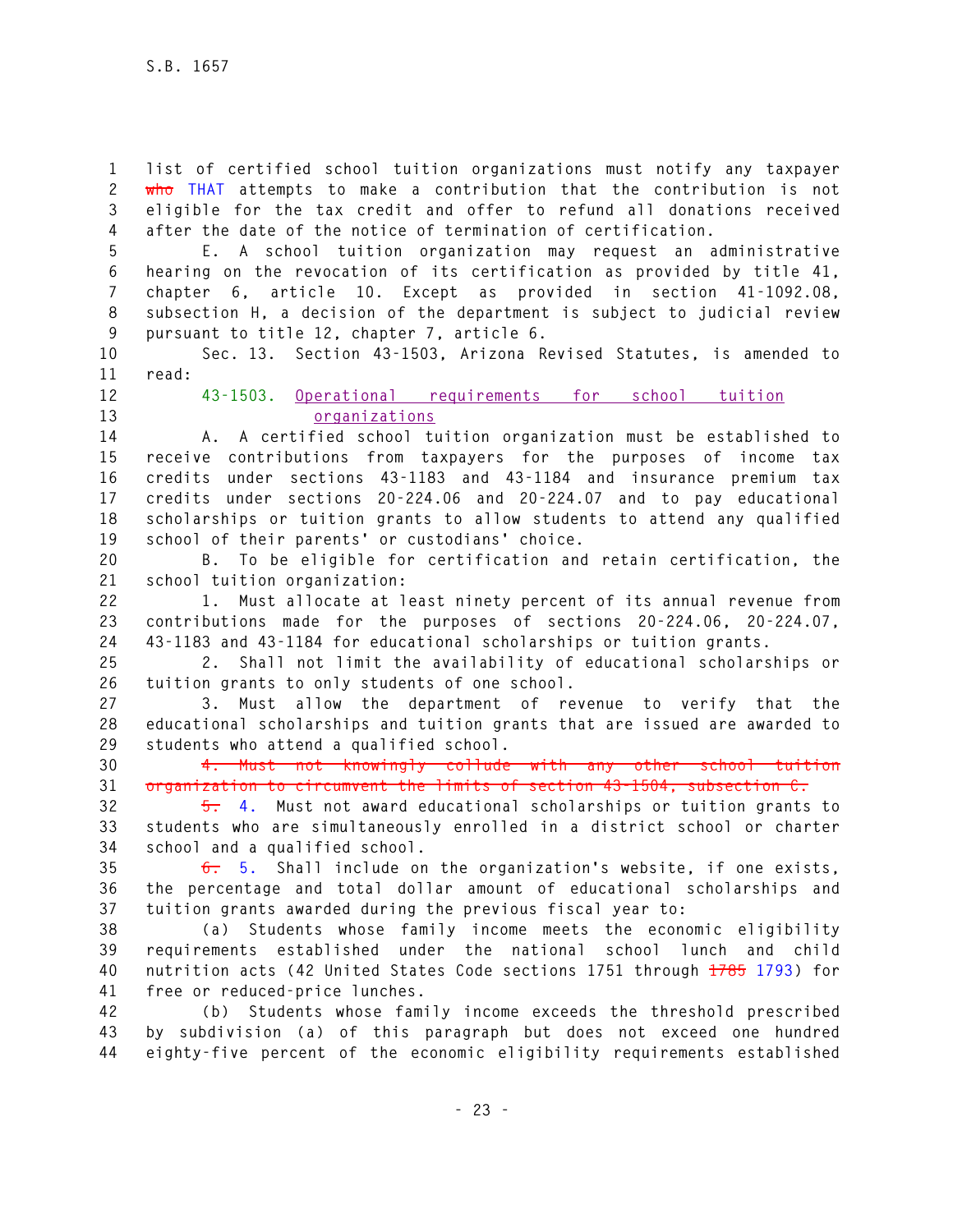**1 under the national school lunch and child nutrition acts (42 United States 2 Code sections 1751 through 1785 1793) for free or reduced-price lunches. 3 Sec. 14. Section 43-1504, Arizona Revised Statutes, is amended to 4 read:** 

- 
- **5 43-1504. Special provisions; corporate donations for 6 low-income scholarships; rules**

**7 A. A school tuition organization that receives contributions from a 8 corporation for the purposes of section 20-224.06 or 43-1183 must use at 9 least ninety percent of those contributions to provide educational 10 scholarships or tuition grants only to children whose family income does 11 not exceed one hundred eighty-five percent of the income limit required to 12 qualify a child for reduced-price lunches under the national school lunch 13 and child nutrition acts (42 United States Code sections 1751 14 through 1793) and to whom any of the following applies:** 

**15 1. Attended a governmental primary or secondary school as a 16 full-time student as defined in section 15-901 or attended a preschool 17 program that offers services to students with disabilities at a 18 governmental school for at least ninety days of the prior fiscal year or 19 one full semester and transferred from a governmental school to a 20 qualified school.** 

**21 2. Enroll in a qualified school in a kindergarten program or, FOR A 22 PRESCHOOL STUDENT WITH A DISABILITY, a preschool program that offers 23 services to students with disabilities.** 

**24 3. Are the dependent of a member of the armed forces of the United 25 States who is stationed in this state pursuant to military orders.** 

**26 4. Are homeschooled before enrolling in a qualified school.** 

**27 5. Moved to this state from out of state before enrolling in a 28 qualified school.** 

**29 6. Participated in an Arizona empowerment scholarship account and 30 did not renew the account or accept the scholarship in order to accept a 31 scholarship or tuition grant under this section.** 

**32 7. Received an educational scholarship or tuition grant under 33 paragraph 1, 2, 3, 4, 5 or 6 of this subsection or chapter 16, article 1 34 of this title if the children continue to attend a qualified school in a 35 subsequent year.** 

**36 B. A child is eligible to receive an educational scholarship or 37 tuition grant under subsection A of this section if the child meets the 38 criteria to receive a reduced-price lunch but does not actually claim that 39 benefit.** 

**40 C. In 2021, a school tuition organization shall not issue an 41 educational scholarship or a tuition grant for the purposes of section 42 20-224.06 or 43-1183 in an amount that exceeds \$5,600 for students who are 43 in a kindergarten program, a preschool program that offers services to 44 students with disabilities or grades one through eight or \$7,500 for 45 students who are in grades nine through twelve. In each year after 2021,**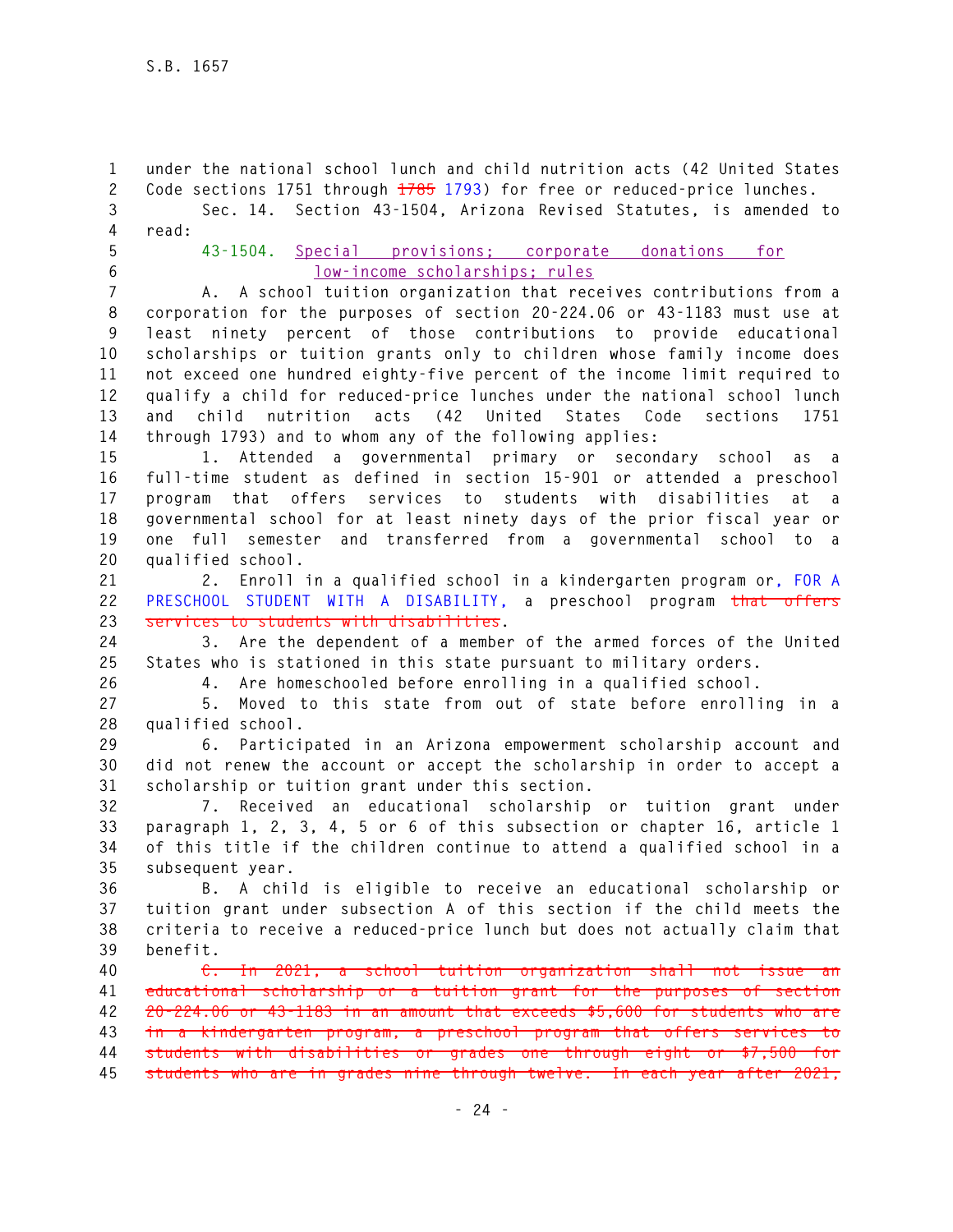#### **1 the limit amount for a scholarship or a grant under this subsection shall 2 be increased by \$200.**

**3 D. C. A school tuition organization shall require that student 4 beneficiaries use the educational scholarships or tuition grants on a 5 full-time basis. If a child leaves the school before completing an entire 6 school year, the school shall refund a prorated amount of the educational 7 scholarship or tuition grant to the school tuition organization that 8 issued the scholarship or grant. The school tuition organization shall 9 allocate any refunds it receives under this subsection for educational 10 scholarships or tuition grants.** 

**11 E. D. Students who receive an educational scholarship or tuition 12 grant under this section shall be allowed to attend any qualified school 13 of their parents' choice.** 

**14 F. E. The department of revenue, with the cooperation of the 15 department of insurance and financial institutions, shall adopt rules and 16 publish and prescribe forms and procedures necessary to administer this 17 section.** 

**18 Sec. 15. Section 43-1505, Arizona Revised Statutes, is amended to** 

- **19 read:**
- 
- 

# **20 43-1505. Special provisions; corporate donations for 21 displaced students and students with disabilities; 22 definitions**

**23 A. A school tuition organization that receives contributions for 24 the purposes of section 20-224.07 or 43-1184 must use at least ninety per 25 cent PERCENT of those contributions to provide educational scholarships or 26 tuition grants to qualified students.** 

**27 B. The amount of an educational scholarship or a tuition grant that 28 is issued by a school tuition organization under this section shall not 29 exceed the cost of tuition for the student to attend the qualified school 30 or ninety per cent PERCENT of the amount of state aid that otherwise would 31 be computed for the student as provided in title 15, chapter 9, article 5, 32 whichever is less. On request from a school tuition organization, the 33 department of education shall provide to the school tuition organization 34 in a timely manner the amount computed for the student under this 35 subsection that represents the ninety per cent PERCENT limitation 36 prescribed in this subsection.** 

**37 C. A school tuition organization shall require that student 38 beneficiaries use the educational scholarships or tuition grants on a 39 full-time basis. If a child leaves the school before completing an entire 40 school year, the school shall refund a prorated amount of the educational 41 scholarship or tuition grant to the school tuition organization that 42 issued the scholarship or grant. The school tuition organization shall 43 allocate any refunds it receives under this subsection for educational 44 scholarships or tuition grants.**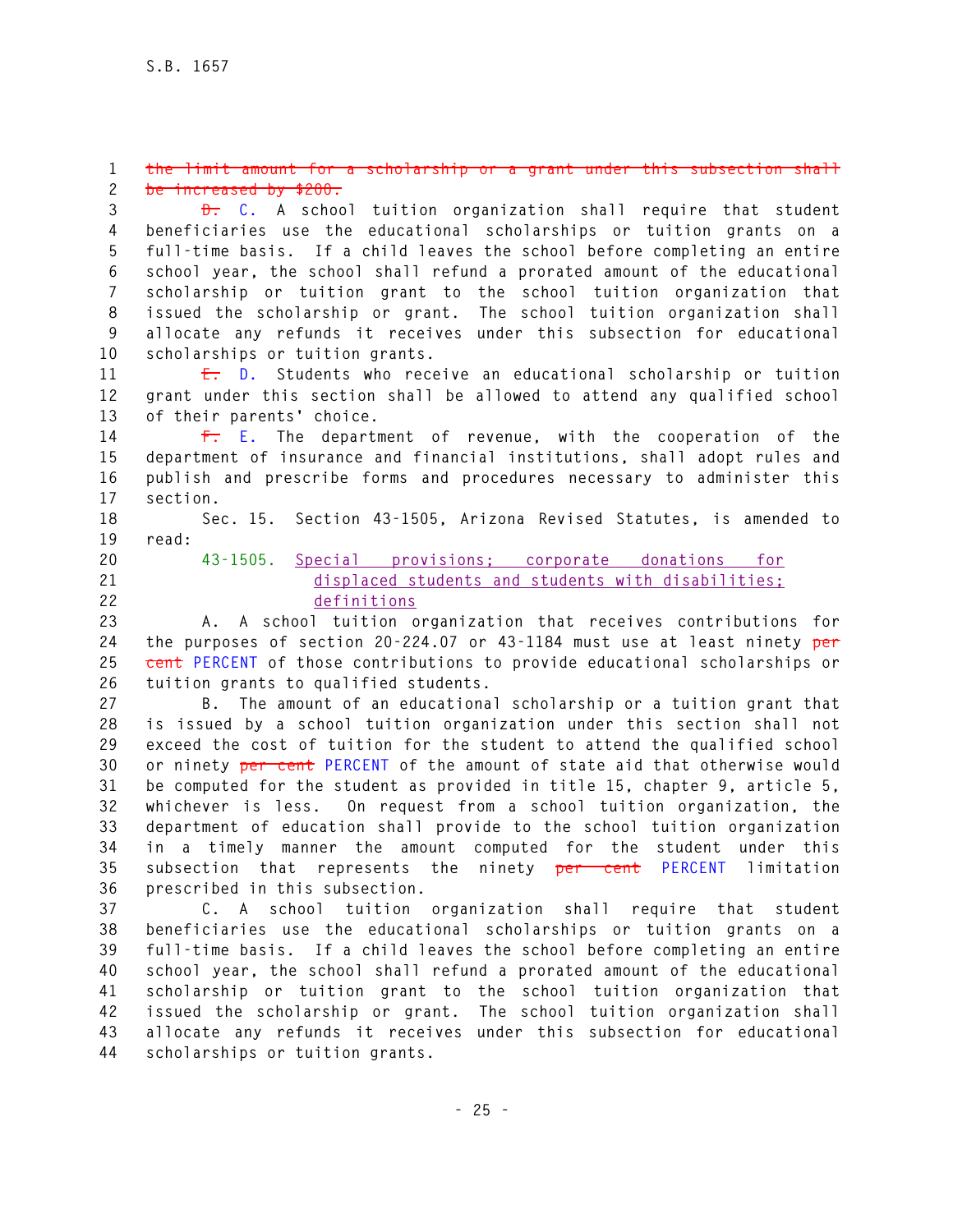**1 D. Qualified students who receive an educational scholarship or 2 tuition grant under this section shall be allowed to attend any qualified 3 school of their custodians' choice.** 

**4** E. For the purposes of this section:  $\frac{1}{10}$ 

**5 1. "QUALIFIED EXAMINER" MEANS A THIRD PARTY APPROVED BY THE COUNTY 6 SCHOOL SUPERINTENDENT PURSUANT TO SECTION 15-2403, SUBSECTION J OR ANY 7 LICENSED PHYSICIAN, PSYCHIATRIST OR PSYCHOLOGIST.** 

**8 2. "Qualified student" means a student, including a student who 9 previously qualified for an educational scholarship or tuition grant under 10 this section and continues to attend a qualified school, who has been 11 either:** 

**12 1. (a) Placed in foster care pursuant to title 8, chapter 4 at any 13 time before the student graduates from high school or obtains a general 14 equivalency diploma.** 

**15 2. (b) Identified as having a disability under section 504 of the 16 rehabilitation act (29 United States Code section 794) or identified at 17 any time by a school district as a child with a disability as defined in 18 section 15-761 or a child with a disability who is eligible to receive 19 services from a school district under section 15-763.** 

**20 (c) IDENTIFIED AS HAVING A DISABILITY BY A PUBLIC SCHOOL SYSTEM IN 21 ANOTHER STATE OR THROUGH AN INDEPENDENT EDUCATION EVALUATION BY A 22 QUALIFIED EXAMINER.** 

**23 Sec. 16. Section 43-1601, Arizona Revised Statutes, is amended to 24 read:** 

**25 43-1601. Definitions**

**26 In this chapter, unless the context otherwise requires:** 

**27 1. "Allocate" includes reserving money MONIES for an award of a 28 multiyear educational scholarship or tuition grant for a specific student.** 

**29 2. "Fiscal year" means the fiscal year of the THIS state as 30 prescribed in section 35-102.** 

**31 3. "Qualified school" means a preschool that offers services to 32 students with disabilities, nongovernmental primary school or secondary 33 school OR, FOR PRESCHOOL STUDENTS WITH A DISABILITY, A PRESCHOOL PROGRAM 34 that is located in this state, and that does not discriminate on the basis 35 of race, color, disability, familial status or national origin and that 36 requires all teaching staff and personnel that have unsupervised contact 37 with students to be fingerprinted. Qualified school does not include a 38 charter school or programs operated by a charter school.** 

**39 4. "Students with disabilities" means students who have any of the 40 following conditions:** 

- - **41 (a) A hearing impairment.**

**42 (b) A visual impairment.** 

**43 (c) A developmental delay.** 

- **44 (d) A preschool severe delay.**
- **45 (e) A speech/language impairment.**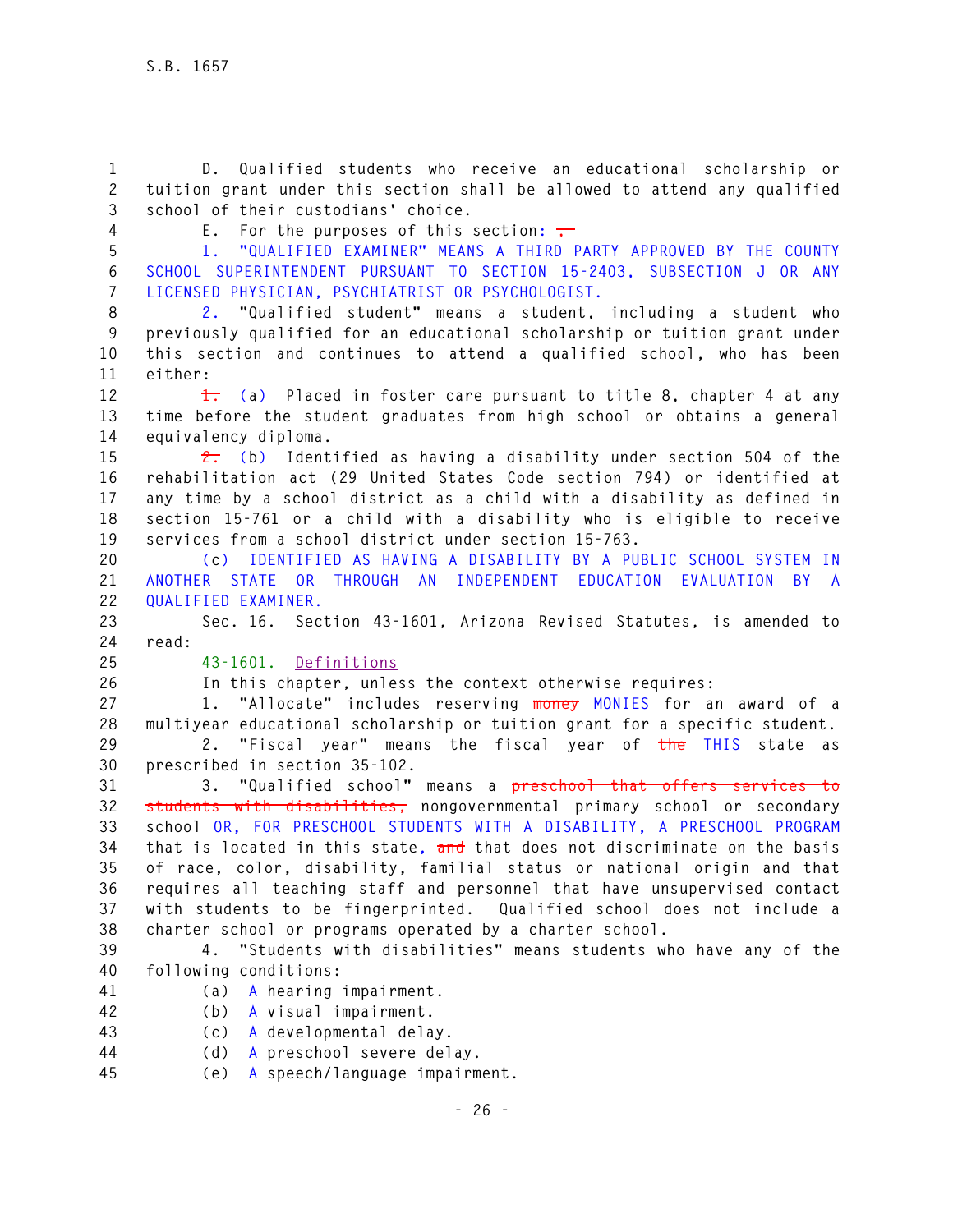| $\mathbf{1}$<br>$\overline{c}$ | Sec. 17. Section 43-1602, Arizona Revised Statutes, is amended to<br>read:         |
|--------------------------------|------------------------------------------------------------------------------------|
| 3                              | 43-1602. Certification; requirements; violations; hearing                          |
| $\overline{4}$                 | A. A nonprofit organization in this state that is exempt or has                    |
| 5                              | applied for exemption from federal taxation under section 501(c)(3) of the         |
| 6                              | internal revenue code may apply to the department of revenue<br>for                |
| $\overline{7}$                 | certification as a school tuition organization, and the department shall           |
| 8                              | certify the school tuition organization if it meets the requirements               |
| 9                              | prescribed by this chapter. An organization must apply for certification           |
| 10                             | on a form prescribed and furnished on request by the department.                   |
| 11                             | B. The department shall:                                                           |
| 12                             | Maintain a public registry of currently certified school tuition<br>1.             |
| 13                             | organizations.                                                                     |
| 14                             | Make the registry available to the public on request.<br>2.                        |
| 15                             | Post the registry on the department's official website.<br>3.                      |
| 16                             | The department shall send notice by certified mail or by e-mail<br>C.              |
| 17                             | EMAIL to a school tuition organization if the department determines that           |
| 18<br>19                       | the school tuition organization has engaged in any of the following<br>activities: |
| 20                             | 1. Failed or refused to allocate at least ninety percent of annual                 |
| 21                             | revenues from contributions made for the purposes of sections SECTION              |
| 22                             | 43-1089 and 43-1089.03 for educational scholarships or tuition grants.             |
| 23                             | Failed or refused to file the annual reports required by section<br>2.             |
| 24                             | $43 - 1604$ .                                                                      |
| 25                             | Limited the availability of scholarships to students of only one<br>3.             |
| 26                             | school.                                                                            |
| 27                             | Encouraged, facilitated or knowingly permitted ALLOWED taxpayers<br>4.             |
| 28                             | to engage in actions prohibited by this article.                                   |
| 29                             | 5. Awarded, restricted or reserved educational scholarships or                     |
| 30                             | tuition grants for use by a particular student based solely on the                 |
| 31                             | recommendation of the donor.                                                       |
| 32                             | 6. Failed or refused to meet any of the requirements in section                    |
| 33                             | 43-1603, subsection B.                                                             |
| 34                             | 7. Failed or refused to include the notice required in section                     |
| 35                             | 43-1603, subsection C.                                                             |
| 36                             | 8. Failed or refused to comply with the audit or financial review                  |
| 37                             | requirements of section 43-1605.                                                   |
| 38                             | D. A school tuition organization that receives notice from the                     |
| 39                             | department pursuant to subsection C of this section has ninety days to             |
| 40                             | correct the violation identified by the department in the notice. If a             |
| 41                             | school tuition organization fails or refuses to comply after ninety days,          |
| 42                             | the department may remove the organization from the list of certified              |
| 43                             | school tuition organizations and shall make available to the public notice         |
| 44                             | of removal as soon as possible. An organization that is removed from the           |
| 45                             | list of certified school tuition organizations must notify any taxpayer            |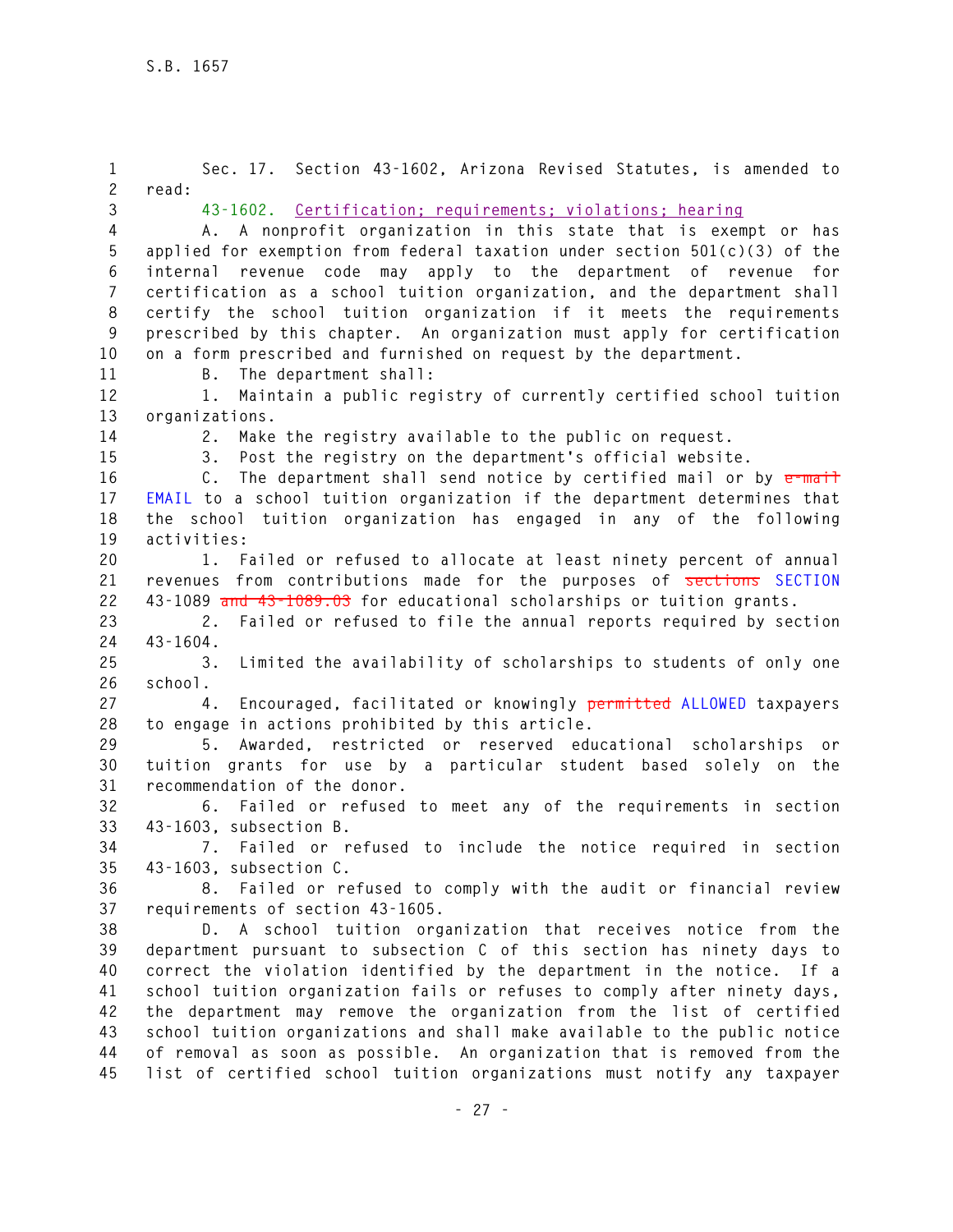**1 who attempts to make a contribution that the contribution is not eligible 2 for the tax credit and offer to refund all donations received after the 3 date of the notice of termination of certification.** 

**4 E. A school tuition organization may request an administrative 5 hearing on the revocation of its certification as provided by title 41, 6 chapter 6, article 10. Except as provided in section 41-1092.08, 7 subsection H, a decision of the department is subject to judicial review 8 pursuant to title 12, chapter 7, article 6.** 

**9 Sec. 18. Section 43-1603, Arizona Revised Statutes, is amended to 10 read:** 

# **11 43-1603. Operational requirements for school tuition 12 organizations; notice; qualified schools**

**13 A. A certified school tuition organization must be established to 14 receive contributions from taxpayers for the purposes of income tax 15 credits under sections SECTION 43-1089 and 43-1089.03 and to pay 16 educational scholarships or tuition grants to allow students to attend any 17 qualified school of their parents' choice.** 

**18 B. To be eligible for certification and retain certification, the 19 school tuition organization:** 

**20 1. Must allocate at least ninety percent of its annual revenue from 21 contributions made for the purposes of sections SECTION 43-1089 and 22 43-1089.03 for educational scholarships or tuition grants.** 

**23 2. Shall not limit the availability of educational scholarships or 24 tuition grants to only students of one school.** 

**25 3. May allow donors to recommend student beneficiaries, but shall 26 not award, designate or reserve scholarships solely on the basis of donor 27 recommendations.** 

**28 4. Shall not allow donors to designate student beneficiaries as a 29 condition of any contribution to the organization, or facilitate, 30 encourage or knowingly allow the exchange of beneficiary student 31 designations in violation of section 43-1089, subsection F, section 32 43-1089.03, subsection F and section 43-1089.04, subsection E.** 

**33 5. Shall include on the organization's website, if one exists, the 34 percentage and total dollar amount of educational scholarships and tuition 35 grants awarded during the previous fiscal year to:** 

**36 (a) Students whose family income meets the economic eligibility 37 requirements established under the national school lunch and child 38 nutrition acts (42 United States Code sections 1751 through 1793) for free 39 or reduced-price lunches.** 

**40 (b) Students whose family income exceeds the threshold prescribed 41 by subdivision (a) of this paragraph but does not exceed one hundred 42 eighty-five percent of the economic eligibility requirements established 43 under the national school lunch and child nutrition acts (42 United States 44 Code sections 1751 through 1793) for free or reduced-price lunches.**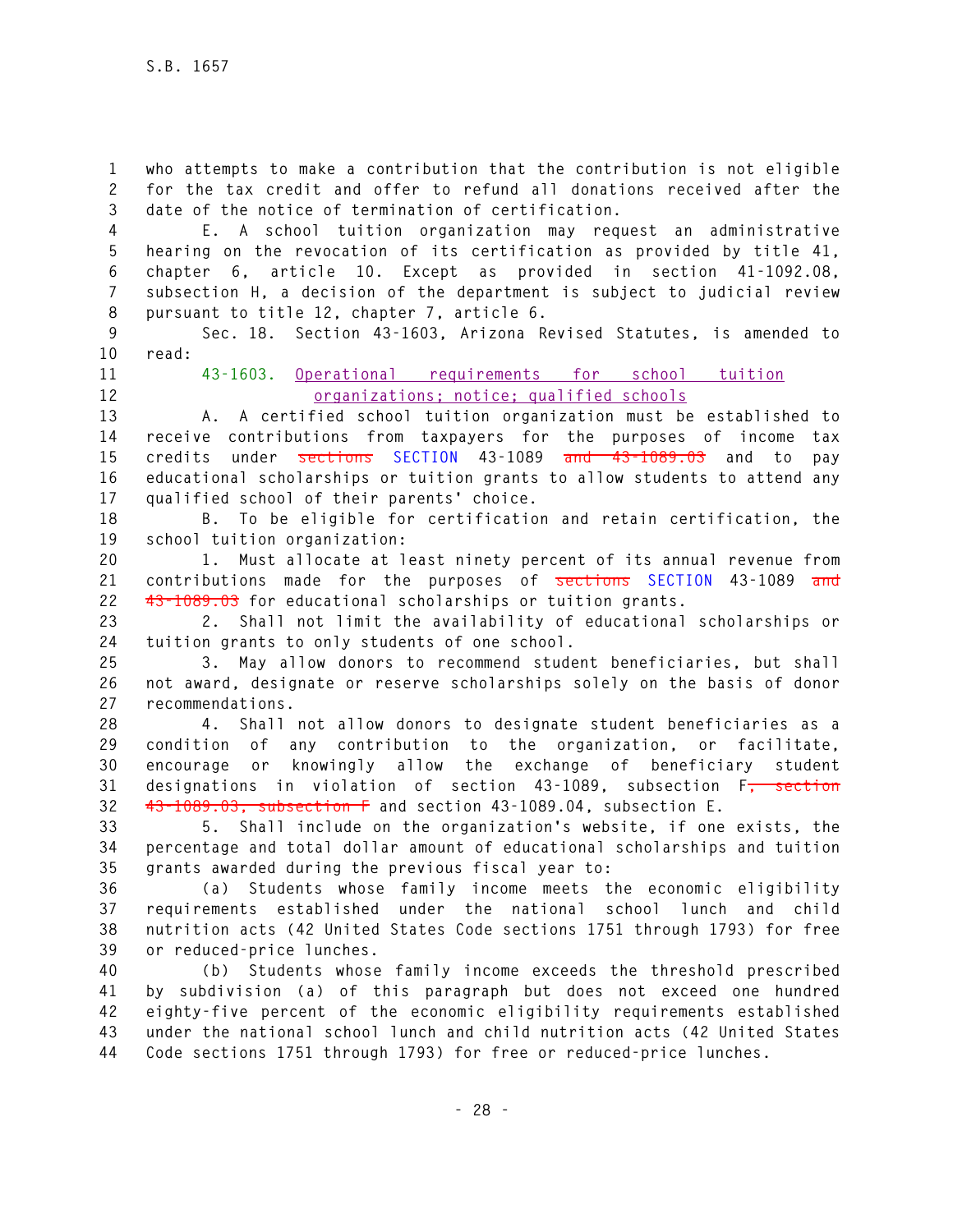**1 6. Must not award educational scholarships or tuition grants to 2 students who are simultaneously enrolled in a district school or charter 3 school and a qualified school. 4 C. A school tuition organization shall include the following notice 5 in any printed materials soliciting donations, in applications for 6 scholarships and on its website, if one exists: 7 Notice 8 A school tuition organization cannot award, restrict or reserve 9 scholarships solely on the basis of a donor's recommendation. 10 A taxpayer may not claim a tax credit if the taxpayer agrees to 11 swap donations with another taxpayer to benefit either taxpayer's own 12 dependent. 13 D. In evaluating applications and awarding, designating or 14 reserving scholarships, a school tuition organization: 15 1. Shall not award, designate or reserve a scholarship solely on 16 the recommendation of any person contributing money to the organization, 17 but may consider the recommendation among other factors. 18 2. Shall consider the financial need of applicants. 19 E. A taxpayer's contribution to a school tuition organization that 20 exceeds the amount of the credit allowed by section 43-1089 but does not 21 exceed the amount of the credit allowed by section 43-1089.03 is 22 considered a contribution pursuant to section 43-1089.03. A school 23 tuition organization must use at least ninety percent of contributions 24 made pursuant to section 43-1089.03 for educational scholarships or 25 tuition grants for students to whom any of the following applies: 26 1. Attended a governmental primary or secondary school as a 27 full-time student as defined in section 15-901 or attended a preschool 28 program that offers services to students with disabilities at a 29 governmental school for at least ninety days of the prior fiscal year and 30 transferred from a governmental school to a qualified school. 31 2. Enroll in a qualified school in a kindergarten program or a 32 preschool program that offers services to students with disabilities. 33 3. Are the dependent of a member of the armed forces of the United 34 States who is stationed in this state pursuant to military orders. 35 4. Are homeschooled before enrolling in a qualified school. 36 5. Moved to this state from out of state before enrolling in a 37 qualified school. 38 6. Participated in an Arizona empowerment scholarship account and 39 did not renew the account or accept the scholarship in order to accept a 40 scholarship or tuition grant under this section. 41 7. Received an educational scholarship or tuition grant under 42 paragraph 1, 2, 3, 4, 5 or 6 of this subsection or under chapter 15 of 43 this title if the student continues to attend a qualified school in a 44 subsequent year.**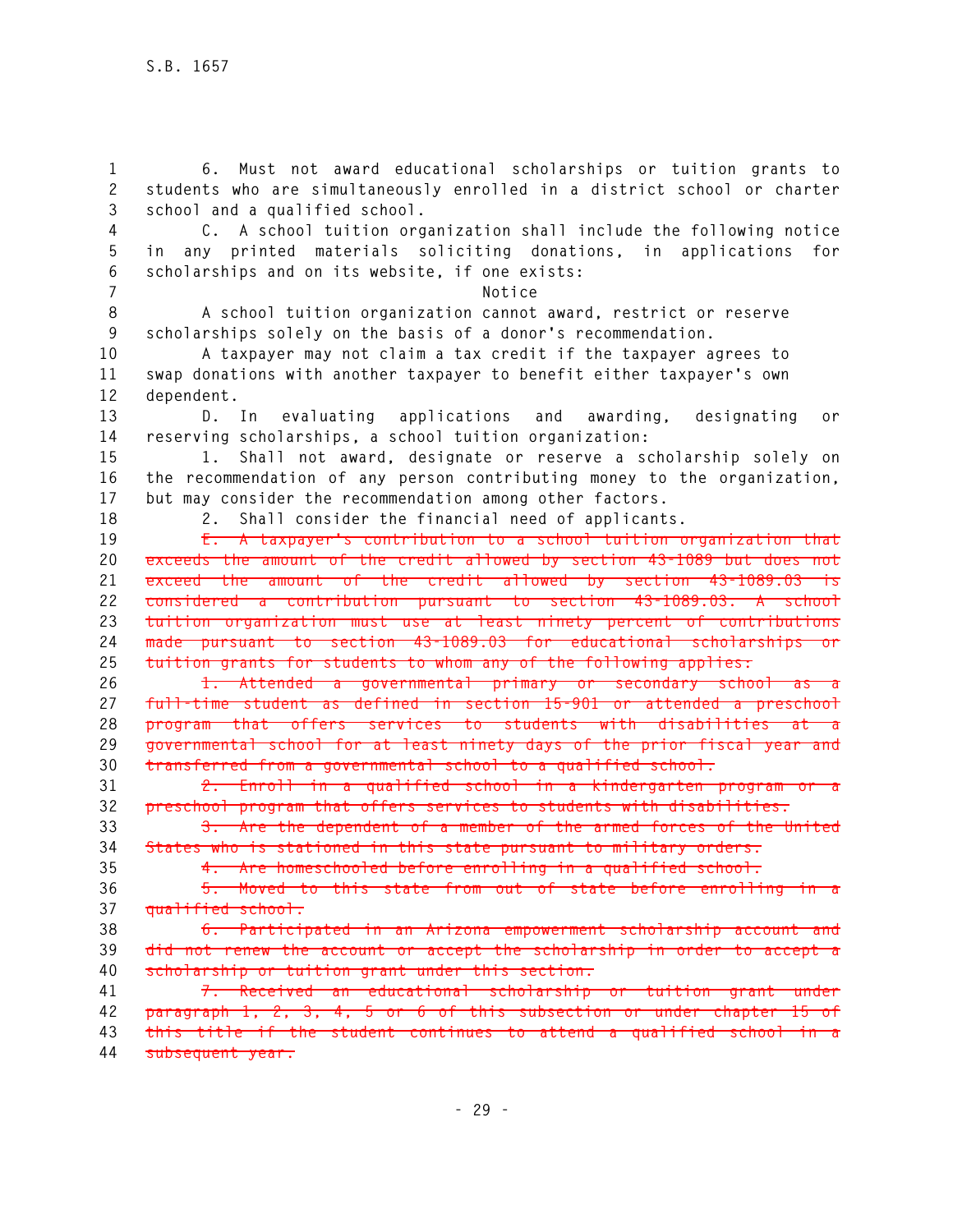**1 F. In awarding educational scholarships or tuition grants from 2 contributions made pursuant to section 43-1089.03, a school tuition 3 organization shall give priority to students and siblings of students on a 4 waiting list for scholarships if the school tuition organization maintains 5 a waiting list.** 

**6 G. E. If an individual educational scholarship or tuition grant 7 exceeds the school's tuition, the amount in excess shall be returned to 8 the school tuition organization that made the award or grant. The school 9 tuition organization may allocate the returned monies as a multiyear award 10 for that student and report the award pursuant to section 43-1604, 11 subsection A, paragraph 5, subdivision (b) or may allocate the returned 12 monies for educational scholarships or tuition grants for other students.** 

**13 Sec. 19. Section 43-1604, Arizona Revised Statutes, is amended to 14 read:** 

**15 43-1604. Annual report; posting**

**16 A. On or before September 30 of each year, each school tuition 17 organization shall report electronically to the department, in a form 18 prescribed by the department, the following information, separately 19 compiled and identified for the purposes of sections SECTION 43-1089 and 20 43-1089.03:** 

**21 1. The name, address and contact person of the school tuition 22 organization.** 

**23 2. The total number of contributions received during the previous 24 fiscal year.** 

**25 3. The total dollar amount of contributions received during the 26 previous fiscal year.** 

**27 4. The total number of children awarded educational scholarships or 28 tuition grants during the previous fiscal year.** 

**29 5. The total dollar amount of:** 

**30 (a) Educational scholarships and tuition grants distributed during 31 the previous fiscal year.** 

**32 (b) Money being held for identified students' scholarships and 33 tuition grants in future years.** 

**34 6. The cost of audits pursuant to section 43-1605 paid during the 35 fiscal year.** 

**36 7. The total dollar amount of educational scholarships and tuition 37 grants awarded during the previous fiscal year to:** 

**38 (a) Students whose family income meets the economic eligibility 39 requirements established under the national school lunch and child 40 nutrition acts (42 United States Code sections 1751 through 1793) for free 41 or reduced-price lunches.**

**42 (b) Students whose family income exceeds the threshold prescribed 43 by subdivision (a) of this paragraph but does not exceed one hundred 44 eighty-five percent of the economic eligibility requirements established**